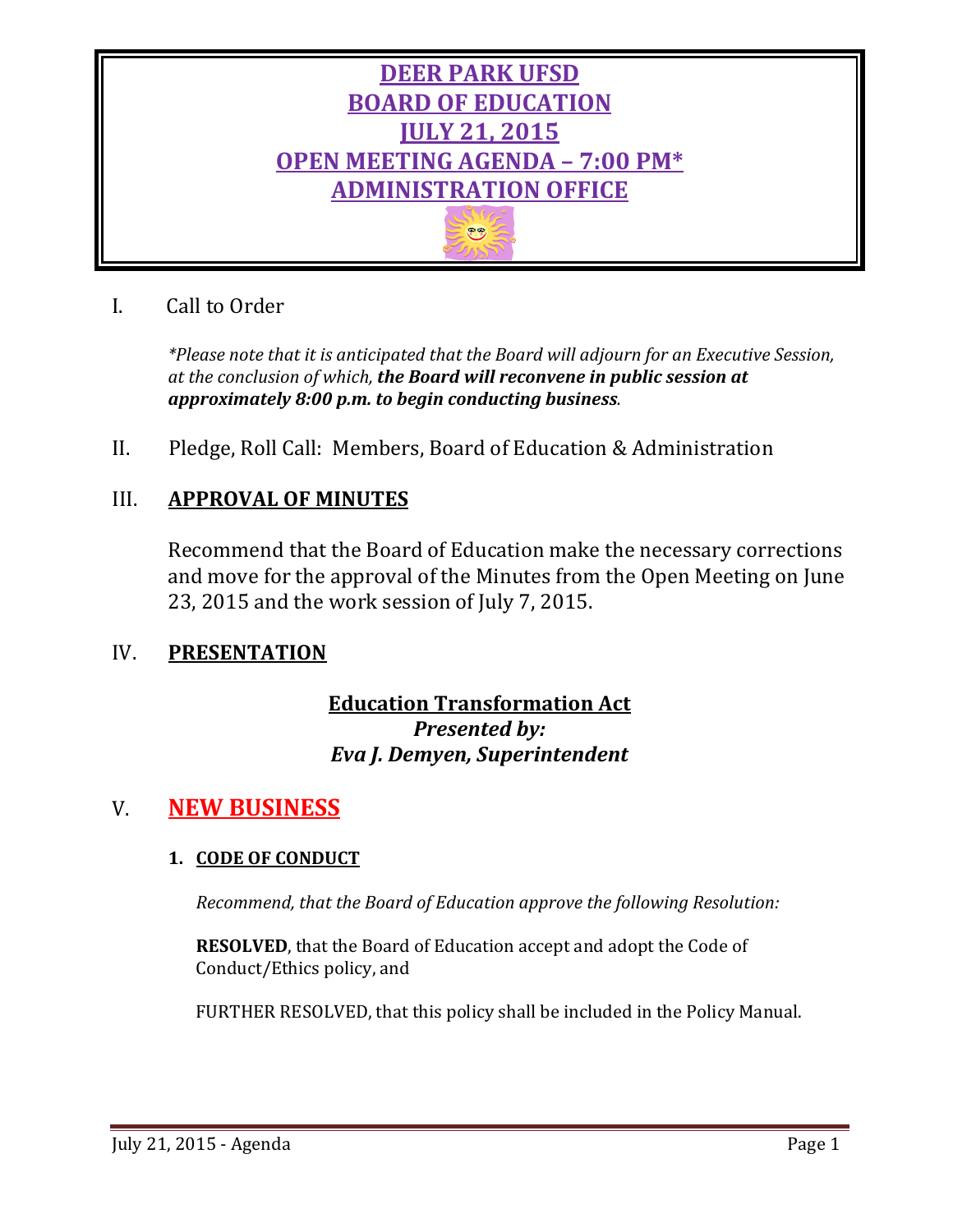## **2. SECOND READING AND APPROVAL OF POLICIES**

*Recommend, that the Board of Education approve the following Resolution:*

**RESOLVED,** that the Board of Education approve the following policies as accepted and adopted by the Board of Education and placed in the Board of Education policy manual.

#1800 – Donations, Gifts and Grants to the District #4321.14 – Special Education Personnel #5150 – School Admissions #5206 – Secondary Extra, Co-Curricular & Athletic Eligibility Policy #5280 – Interscholastic Athletics #5300.60 – Code of Conduct – Student Searches & Interrogations #5420 – Student Health Services #6240 – Investments #6700 - Purchasing #9645 – Disclosure of Wrongful Conduct (whistleblower policy)

## **3. DISPOSAL OF SOCIAL STUDIES TEXTBOOKS**

*Recommend, that the Board of Education approve the following Resolution:*

RESOVLED, that the Board of Education approve the disposal of the following textbooks which are outdated and in poor condition and have been deemed obsolete.

• 69 books - World History Patterns of Interaction #0-618-37770-0

## **4. EMERGENCY SCHOOL BUS LEASE**

#### *Recommend, that the Board of Education approve the following Resolution:*

BE IT HEREBY RESOLVED THAT, the Board of Education of the Deer Park Union Free School District hereby authorizes the District's Business Office to enter into an emergency school bus lease of a wheel chair van with Educational BusTransportation pursuant to Section 156.6 of the Commissioner's Regulations, as a result of its current wheel chair van being removed from service due to mechanical failures; and

BE IT FURTHER RESOLVED THAT, said emergency wheel chair van bus lease is required for the transportation of a special education child to a summer school program, and that such lease shall be for a period of no more than 10 school days, from July 20, 2015 to July 31, 2015, at a cost of \$275.00 per day; and

BE IT FURTHER RESOLVED THAT, the District's Assistant Superintendent for Business & Operations be authorized to complete the necessary paperwork to effectuate such lease and file the necessary approvals with the State Education Department.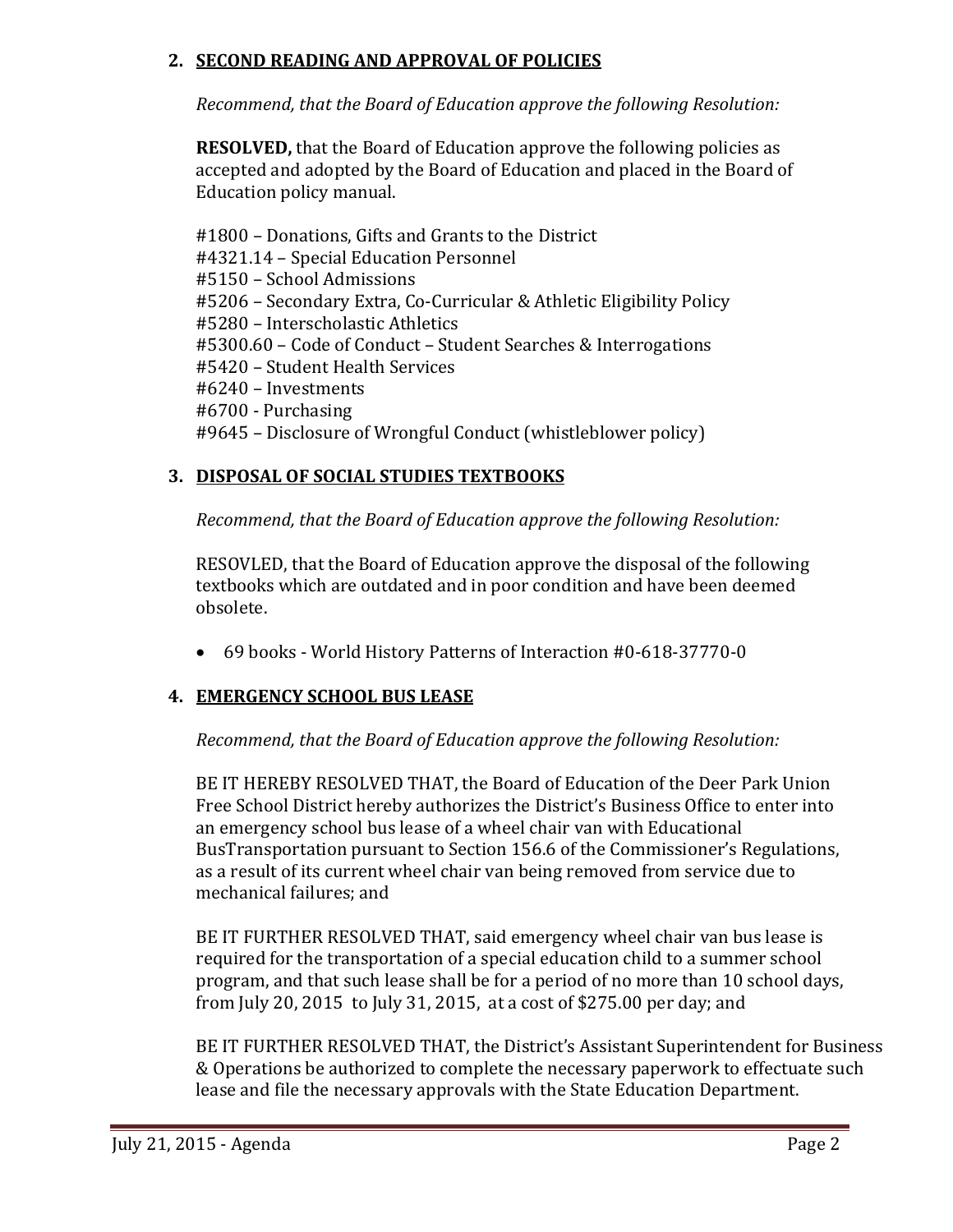## **5. SEQRA – HIGH SCHOOL TURF FIELD AND INTERNAL PROECTS**

*Recommend, that the Board of Education approve the following Resolution:*

## **LEAD AGENCY DESIGNATION**

WHEREAS, the Board of Education of the Deer Park Union Free School District ("Board of Education') is considering improvements at the Deer Park High School located at 1 Falcon Place in the hamlet of Deer Park, Town of Babylon ("proposed action'):

WHEREAS, the proposed action consists of the replacement of a grass-surfaced athletic field within the existing running track with a synthetic turf field, new drainage structures (drywells) to be situated proximate to the athletic field, as well as interior renovations and upgrades including (1) measures to improve security, including the creation of a security vestibule in the main lobby and a door ajar system, (2) upgrades to restrooms, classrooms, locker rooms, auditorium, weight room and school store, and (3) improvements to the electrical and ventilation systems;

WHEREAS, pursuant to 6NYCRR §617.4 and §617.5, the Board of Education reviewed the proposed action and has preliminarily determined that same is an Unlisted Action; and

WHEREAS, pursuant to NYCRR Part 617, coordinated review of an Unlisted Action is optional, and was not undertaken by the Board of Education;

NOW, THEREFORE, BE IT RESOLVED, that the Board of Education hereby designates itself as lead agency pursuant to the implementing regulations of the State Environmental Quality Review Act, specifically 6 NYCRR §617.6(b)(4), with respect to the above-described proposed action.

## **ADOPTION OF NEGATIVE DECLARATION**

WHEREAS, the Board of Education of the Deer Park Union Free School District ("Board of Education") is considering improvements at the Deer Park High School located at 1 Falcon Place in the hamlet of Deer Park, Town of Babylon ("proposed action");

WHEREAS, the proposed action consists of the replacement of a grass-surfaced athletic field within the existing running track with a synthetic turf field, new drainage structures (drywells) to be situated proximate to the athletic field, as well as interior renovations and upgrades including (1) measures to improved security, including the creation of a security vestibule in the main lobby and a door ajar system, (2) upgrades to the restrooms, classrooms, locker rooms, auditorium, weight room and school store, and (3) improvements to electrical and ventilation systems;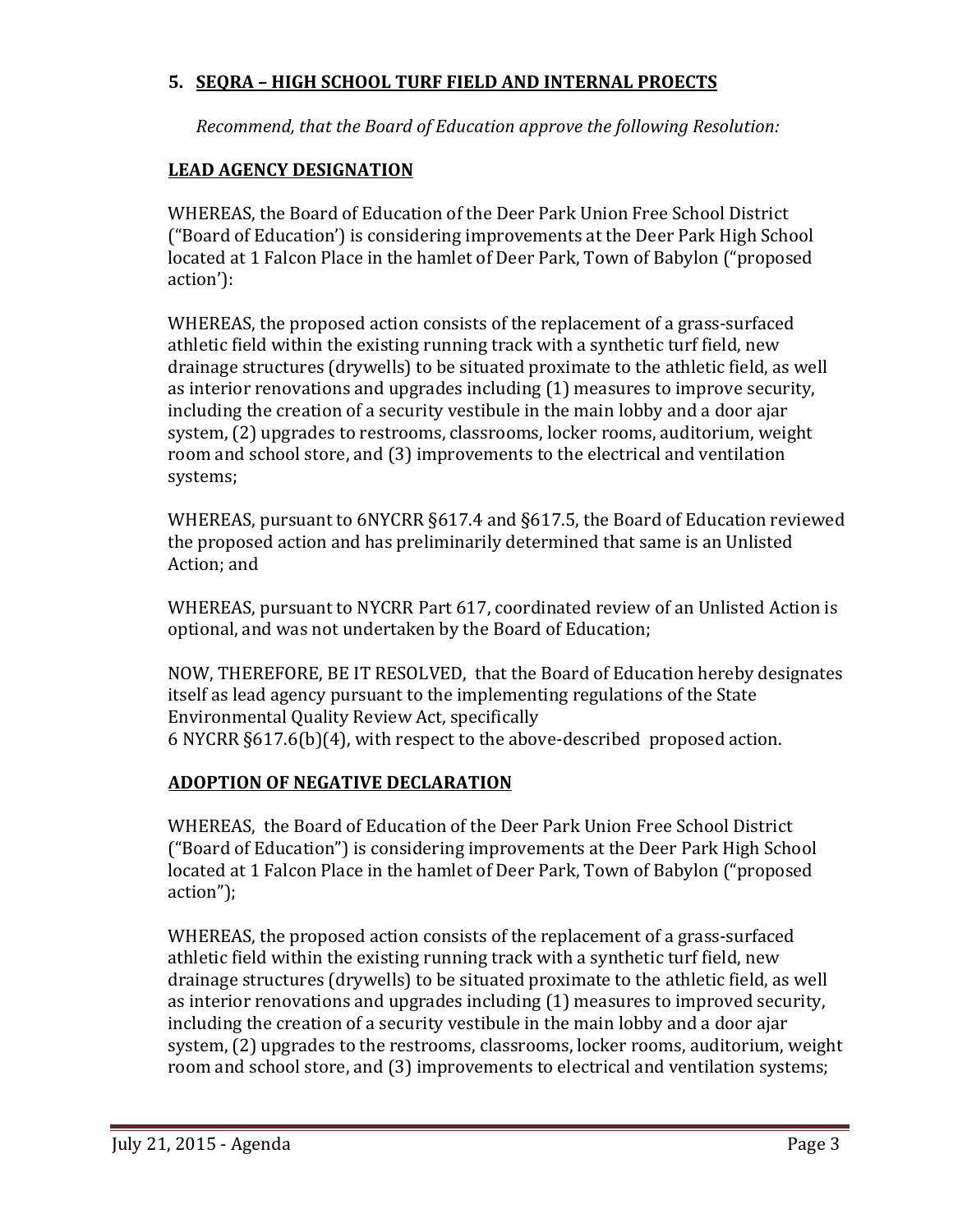WHEREAS, the Board of Education declared itself lead agency for the proposed action, pursuant to the implementing regulations of the State Environmental Quality Review Act, specifically 6 NYCRR §617.6(b)(4); and

WHEREAS, the Board of Education as lead agency, has caused to be prepared Parts 1 and 2 of a Short Environmental Assessment Form (SEAF) to evaluate potential significant adverse environmental impacts associated with the proposed action, and has reviewed the aforesaid SEAF and agrees with the contents thereof;

NOW, THEREFORE, BE IT RESOLVED that, the Board of Education, as lead agency for the action contemplated herein, after review of the proposed action and 6 NYCRR Part 6178, hereby determines that the above-described project is an Unlisted Action; and

BE IT FURTHER RESOLVED that, based upon the information contained in the SEAF and other relevant information, the Board of Education, as lead agency for the action contemplated herein, and after due deliberation, review and analysis, hereby determines that the proposed action will not result in significant adverse impacts to the environment, and hereby adopts the annexed Negative Declaration.

# VI. **APPROVAL OF SCHEDULES**

*Recommend that the Board of Education approve the following schedules collectively:*

# **NON-INSTRUCTIONAL**

## **SCHEDULE -- CS --CHANGE OF SALARY/ STATUS (Non-Instructional)**

#### **Lisa Brennan**

District Office District Clerk<br>\$51,171 Salary/Step: Effective 7/1/2015 Budget Codes: 1240.160 & 1040.160

## **JohnPaul Bruni**

Memorial<br>Position: Position: Custodian (days)<br>Salary/Step: \$49,5 \$49,500 Step 5 Effective 7/1/2015 Change of salary due to change of shift from nights to days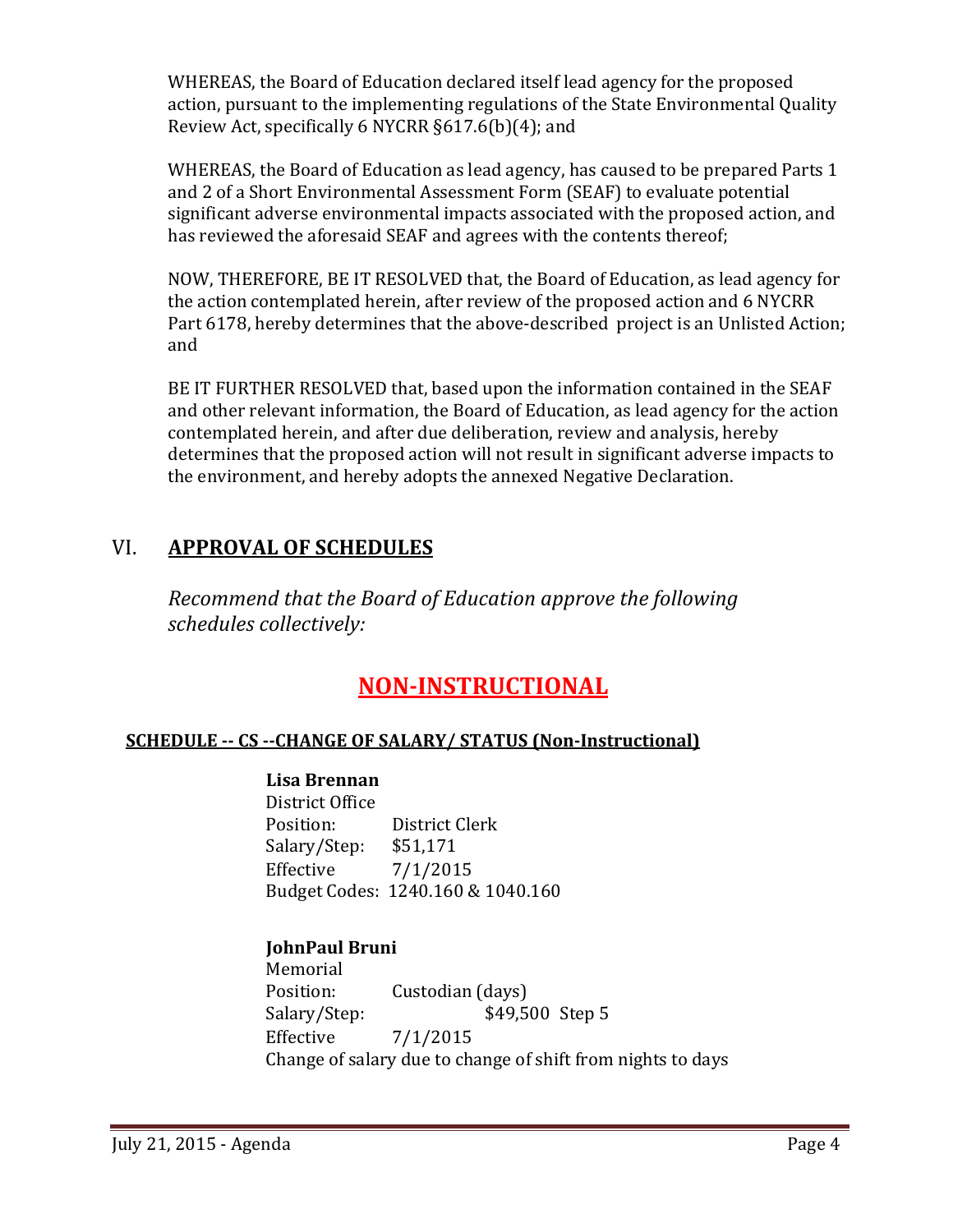#### **Shannon Casey**

Deer Park High School<br>Position: Senior Senior Lifeguard<br>\$12.98/hour Salary/Step:<br>Effective  $7/1/2015$ 

#### **Kirk Gostkowski**

Memorial<br>Position: Director of Facilities III<br>\$138,716 Salary/Step:<br>Effective  $7/1/2015$ 

#### **Jeanne-Marie Kavanagh**

Deer Park High School<br>Position: Swimm Swimming Pool Manager<br>\$48,947 Salary/Step:<br>Effective  $7/1/2015$ 

#### **Joseph Matos**

Deer Park High School<br>Position: Senior Senior Lifeguard<br>\$12.98/hour Salary/Step:<br>Effective  $7/1/2015$ 

## **Janet Metzler**

District Office<br>Position: Confidential Secretary<br>\$66,477 Salary/Step: Effective 7/1/2015

## **John Nelson**

Memorial<br>Position: Position: Duplicating Machine Operator I<br>Salary/Step: \$40,751 Step 1 Salary/Step: \$40,751 Step 1<br>Effective 7/1/2015  $7/1/2015$ From Part-Time to Full Time

#### **Lionel Victor**

Memorial<br>Position: Position: Acting Maintenance Lead<br>Salary/Step: \$551.02 Step  $$551.02$  Step 12/Column V Effective 6/29/2015 - 6/30/2015 (H. Breun)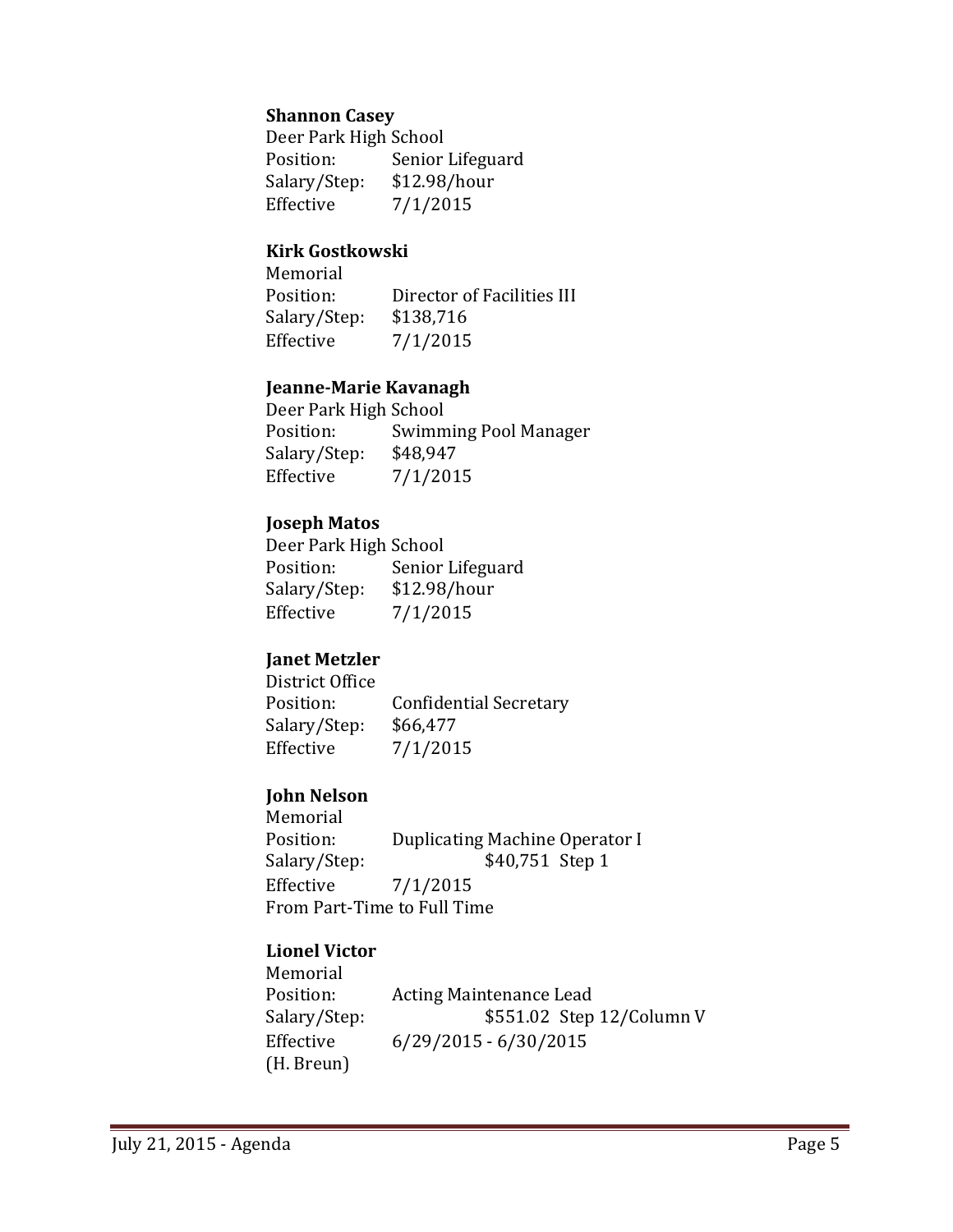**Lionel Victor**

Memorial<br>Position: Position: Acting Maintenance Lead<br>Salary/Step: \$72,810 Step Salary/Step: \$72,810 Step 13/Column V<br>Effective 7/1/2015 - 6/30/2016  $7/1/2015 - 6/30/2016$ (H. Breun)

#### **SCHEDULE -- NN --APPOINTMENTS (Non-Instructional)**

#### **Brendan Hornik**

Transportation<br>Position: Transportation Aide<br>\$15.26/hr Salary/Step:<br>Effective  $9/1/2015$ 

#### **SCHEDULE -- NNPS --PER DIEM SUBSTITUTES (Non-Instructional)**

#### **Brandon Rainone**

District Wide Substitute Custodian<br>\$10.50/hr Salary/Step:<br>Effective  $9/1/2015$ 

## **SCHEDULE -- OO --RESIGNATIONS / RETIREMENTS / REMOVALS / TERMINATIONS (Non-Instructional)**

#### **Laura Arato**

Transportation Part-Time Clerk Typist Salary/Step:<br>Effective Effective 6/29/2015 Resignation. No outstanding obligation to the district.

#### **Kosisochukwu Ikwuazom**

Transportation<br>Position: Non-Instructional Bus Aide Salary/Step:<br>Effective  $6/30/2015$ Resignation as a bus aide to accept Teaching Assistant position

#### **Kyle Lynch**

Deer Park High School<br>Position: Senior Senior Lifeguard Salary/Step: Effective 7/9/2015 Resignation. No outstanding obligation to the district.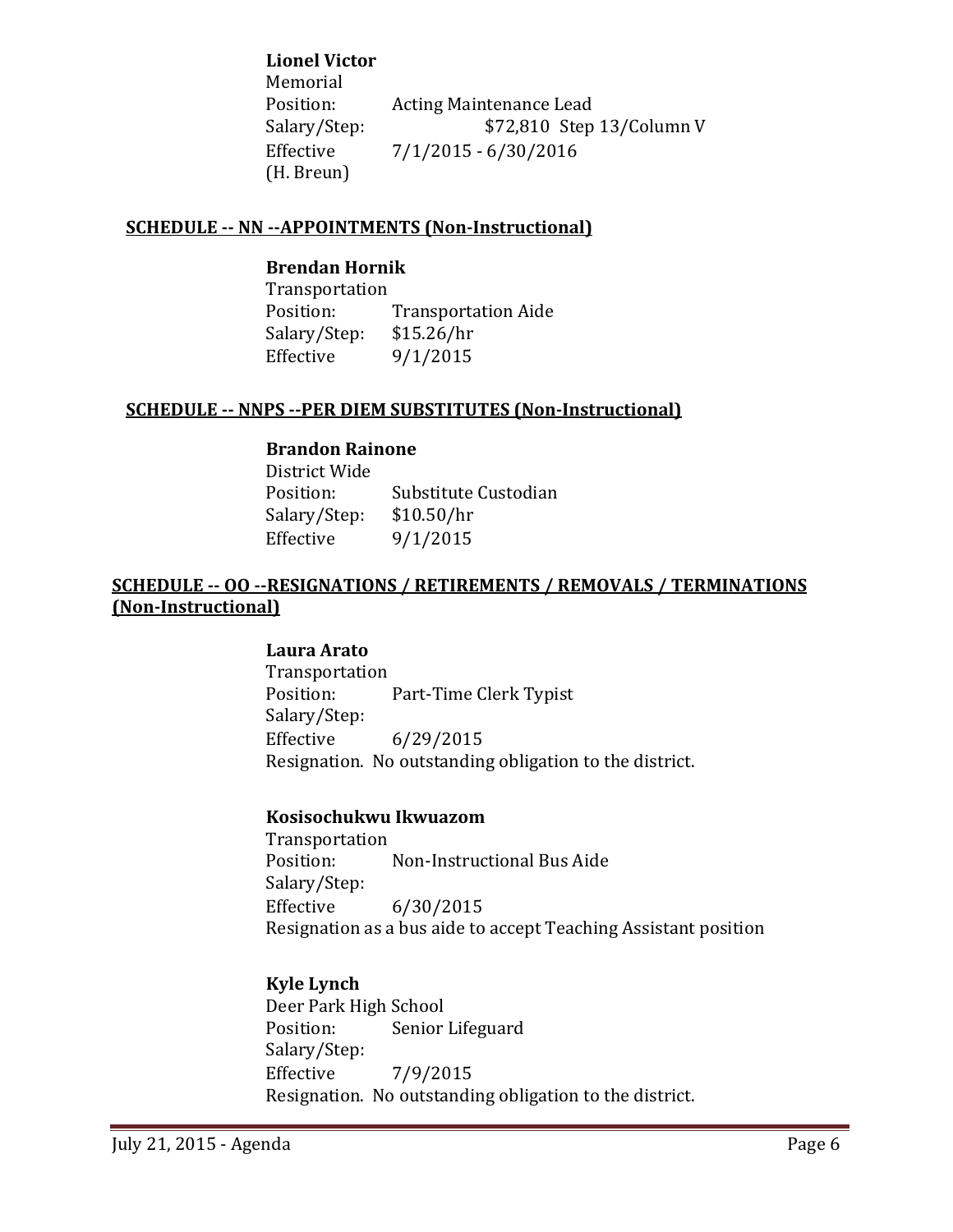**Tommi Grace Melito**

District Office<br>Position: Part-Time Clerk Typist Salary/Step:<br>Effective  $6/24/2015$ Resignation. No outstanding obligation to the district.

## **SCHEDULE -- QQ --LEAVES OF ABSENCE (Non-Instructional)**

**Eleanor Brand** Deer Park High School<br>Position: Clerk T Clerk Typist Salary/Step:<br>Effective Effective 7/31/2015 - 8/31/2015 Paid Medical LOA (FMLA)

## **Harold Breun**

Memorial<br>Position: Maintenance Lead Salary/Step:<br>Effective Effective 7/11/2015 - 8/21/2015 Extension of Unpaid Medical LOA (W/C)

## **Terence Clark**

Memorial<br>Position: Custodian Salary/Step:  $6/17/2015 - 7/6/2015$ Paid Medical LOA (FMLA)

#### **Stephanie Robinson**

Transportation<br>Position: **Bus Driver** Salary/Step:<br>Effective Effective 7/1/2015 - 2/29/2016 Unpaid LOA

## **Lauren von Ende**

District Wide Purchasing Agent Salary/Step:<br>Effective  $7/1/2015 - 8/13/2015$ 7/1/15-8/7/15 Paid Medical LOA (FMLA) 8/8/15-8/13/15 Unpaid Medical LOA (FMLA)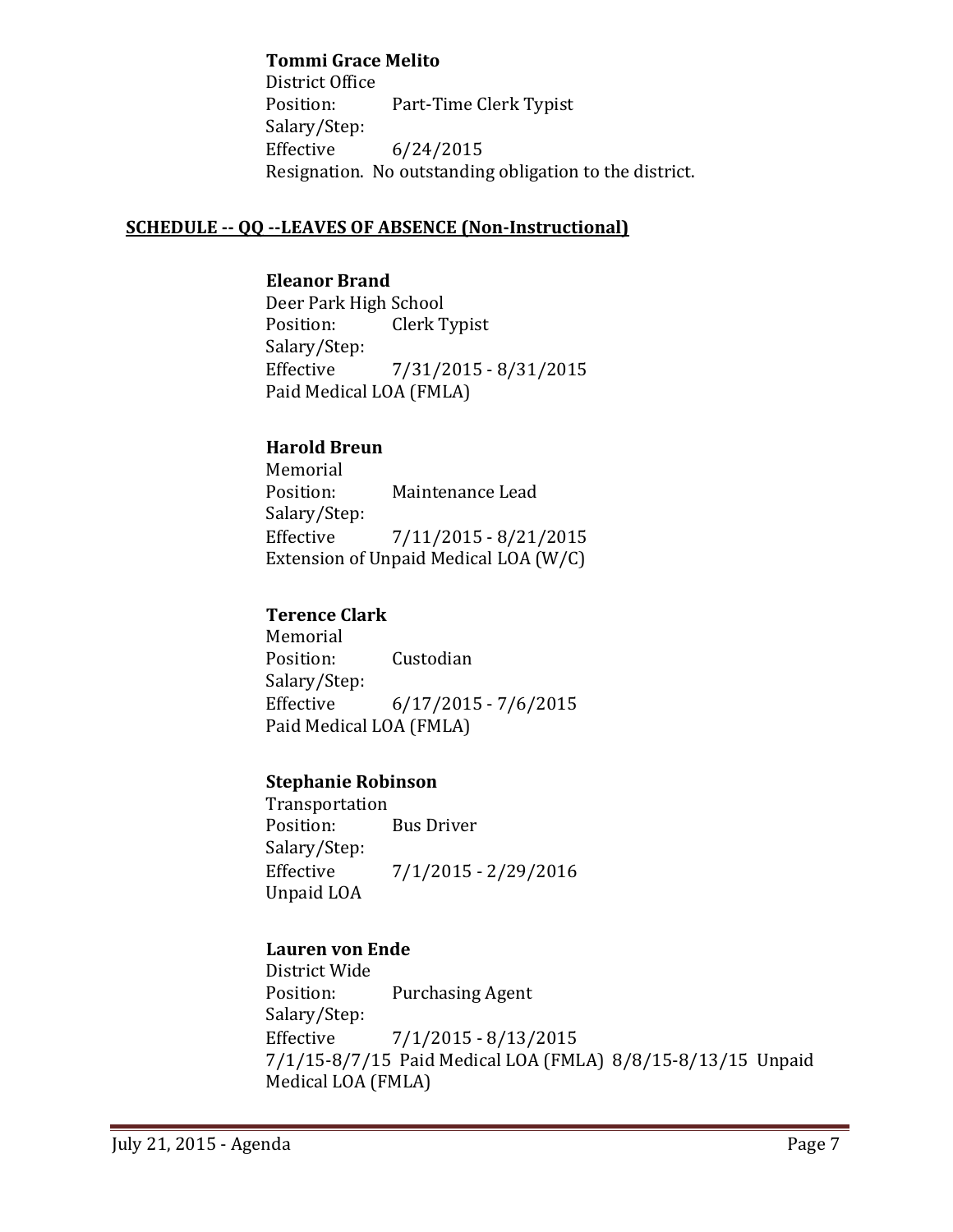#### **SCHEDULE -- TPA --TEMPORARY ASSIGNMENT (Non-Instructional)**

#### **Cheryl Anderson**

Transportation Summer School Bus Aide<br>\$15.26/hr Salary/Step:<br>Effective  $7/6/2015 - 8/14/2015$ 

#### **Erin Annarumma**

Transportation Summer School Bus Aide<br>\$16.26/hr Salary/Step: Effective 7/6/2015 - 8/14/2015

#### **Rosalyn Baskin**

Transportation<br>Position: Summer School Bus Aide<br>\$18.26/hr Salary/Step:<br>Effective  $7/6/2015 - 8/14/2015$ 

#### **Lucy Benivenga**

Transportation Summer School Bus Aide<br>\$18.26/hr Salary/Step: Effective 7/6/2015 - 8/14/2015

#### **Dorota Bosenbeck**

Transportation Summer School Bus Aide<br>\$18.26/hr Salary/Step:<br>Effective  $7/6/2015 - 8/14/2015$ 

#### **Victoria Brennan**

Transportation Summer School Bus Aide<br>\$18.26/hr Salary/Step:<br>Effective  $7/6/2015 - 8/14/2015$ 

#### **Donald Buhrmeister**

Transportation<br>Position: Summer School Bus Aide<br>\$17.26/hr Salary/Step:<br>Effective  $7/6/2015 - 8/14/2015$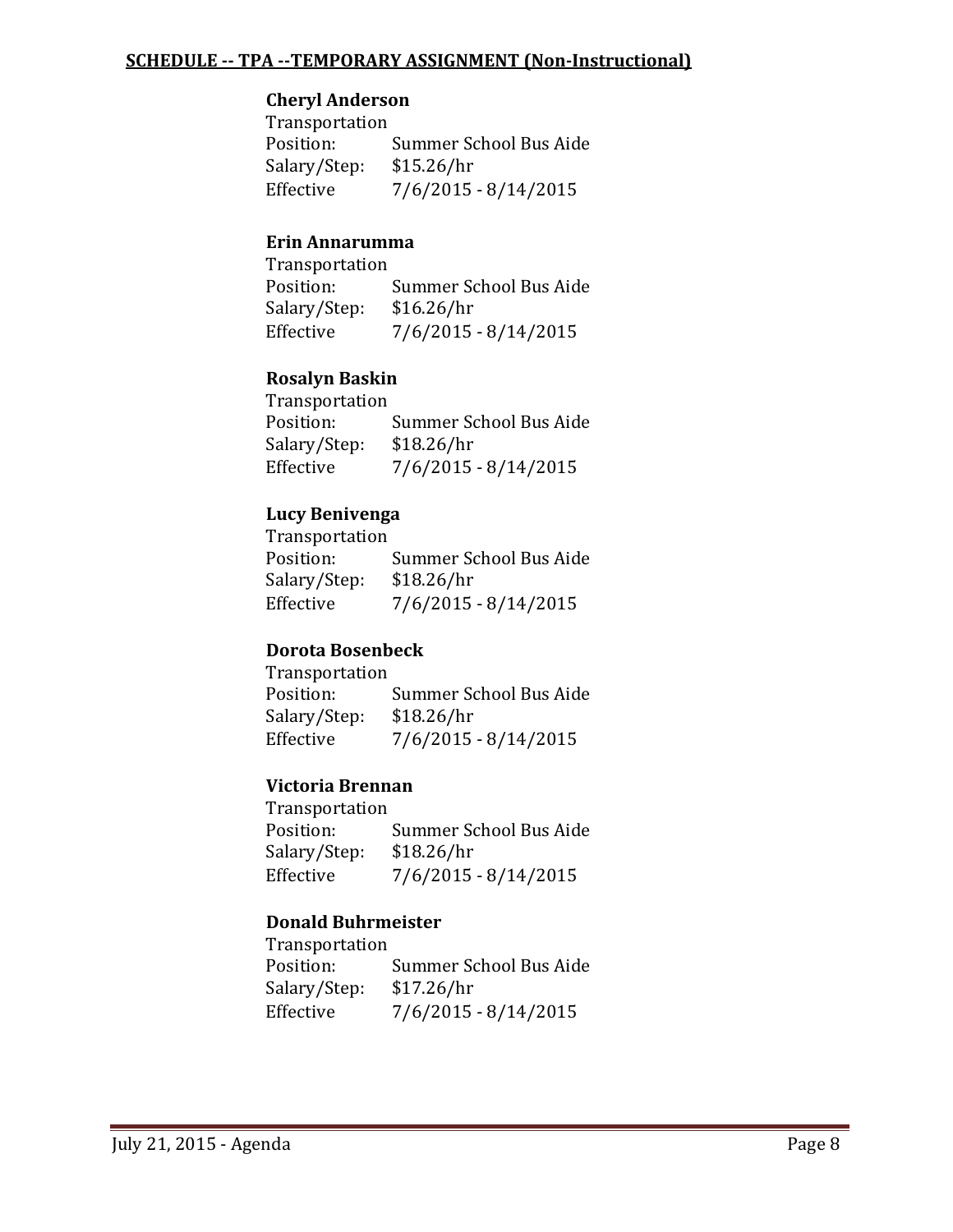#### **Luis Chamaidan**

Transportation Summer School Bus Aide<br>\$16.26/hr Salary/Step:<br>Effective  $7/6/2015 - 8/14/2015$ 

## **Jeanne Cognato**

Transportation<br>Position: Substitute Summer School Bus Aide<br>\$17.26/hr Salary/Step:<br>Effective  $7/6/2015 - 8/14/2015$ 

## **Janice Crandall**

Transportation<br>Position: Summer School Bus Aide<br>\$18.26/hr Salary/Step:<br>Effective  $7/6/2015 - 8/14/2015$ 

## **Maryanna Diaz**

| Transportation |                        |
|----------------|------------------------|
| Position:      | Summer School Bus Aide |
| Salary/Step:   | \$15.26/hr             |
| Effective      | $7/6/2015 - 8/14/2015$ |

### **Josephine Gambale**

Transportation<br>Position: Summer School Bus Aide<br>\$18.26/hr Salary/Step:<br>Effective  $7/6/2015 - 8/14/2015$ 

## **Anne Gisbert**

Transportation Summer School Bus Aide<br>\$18.26/hr Salary/Step:<br>Effective  $7/6/2015 - 8/14/2015$ 

## **Susan Grabhorn**

| Transportation |                        |
|----------------|------------------------|
| Position:      | Summer School Bus Aide |
| Salary/Step:   | \$18.26/hr             |
| Effective      | $7/6/2015 - 8/14/2015$ |
|                |                        |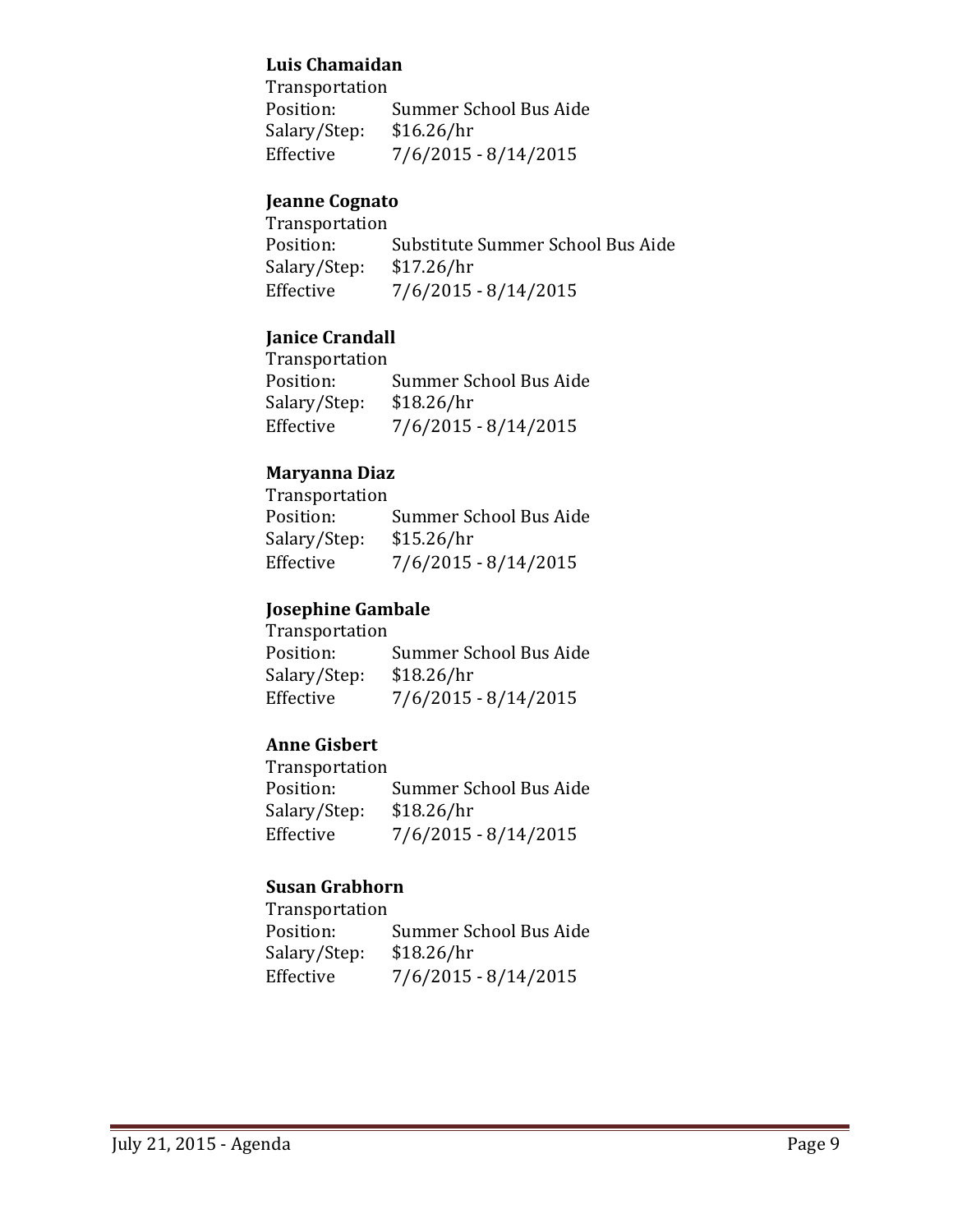### **Brendan Hornik**

Transportation Summer School Bus Aide<br>\$15.26/hr Salary/Step:<br>Effective  $7/6/2015 - 8/14/2015$ 

## **Elaine Justic**

| Transportation |                        |
|----------------|------------------------|
| Position:      | Summer School Bus Aide |
| Salary/Step:   | \$18.26/hr             |
| Effective      | $7/6/2015 - 8/14/2015$ |

## **Nancy Liston**

| Transportation         |
|------------------------|
| Summer School Bus Aide |
| \$20.03/hr             |
| $7/6/2015 - 8/14/2015$ |
|                        |

## **Clare Merkle**

| Transportation         |
|------------------------|
| Summer School Bus Aide |
| \$18.26/hr             |
| $7/6/2015 - 8/14/2015$ |
|                        |

## **Barbara O'Sullivan**

| <b>Transportation</b> |                                   |
|-----------------------|-----------------------------------|
| Position:             | Substitute Summer School Bus Aide |
| Salary/Step:          | \$9.00/hr                         |
| Effective             | $7/6/2015 - 8/14/2015$            |

## **Diane Papeo**

Transportation<br>Position: Summer School Bus Aide<br>\$18.26/hr Salary/Step:<br>Effective  $7/6/2015 - 8/14/2015$ 

## **Roselynn Reffi**

Transportation<br>Position: Summer School Bus Aide<br>\$16.26/hr Salary/Step:<br>Effective  $7/6/2015 - 8/14/2015$ 

#### **Pearl Rogers**

Transportation Summer School Bus Aide<br>\$18.26/hr Salary/Step:<br>Effective  $7/6/2015 - 8/14/2015$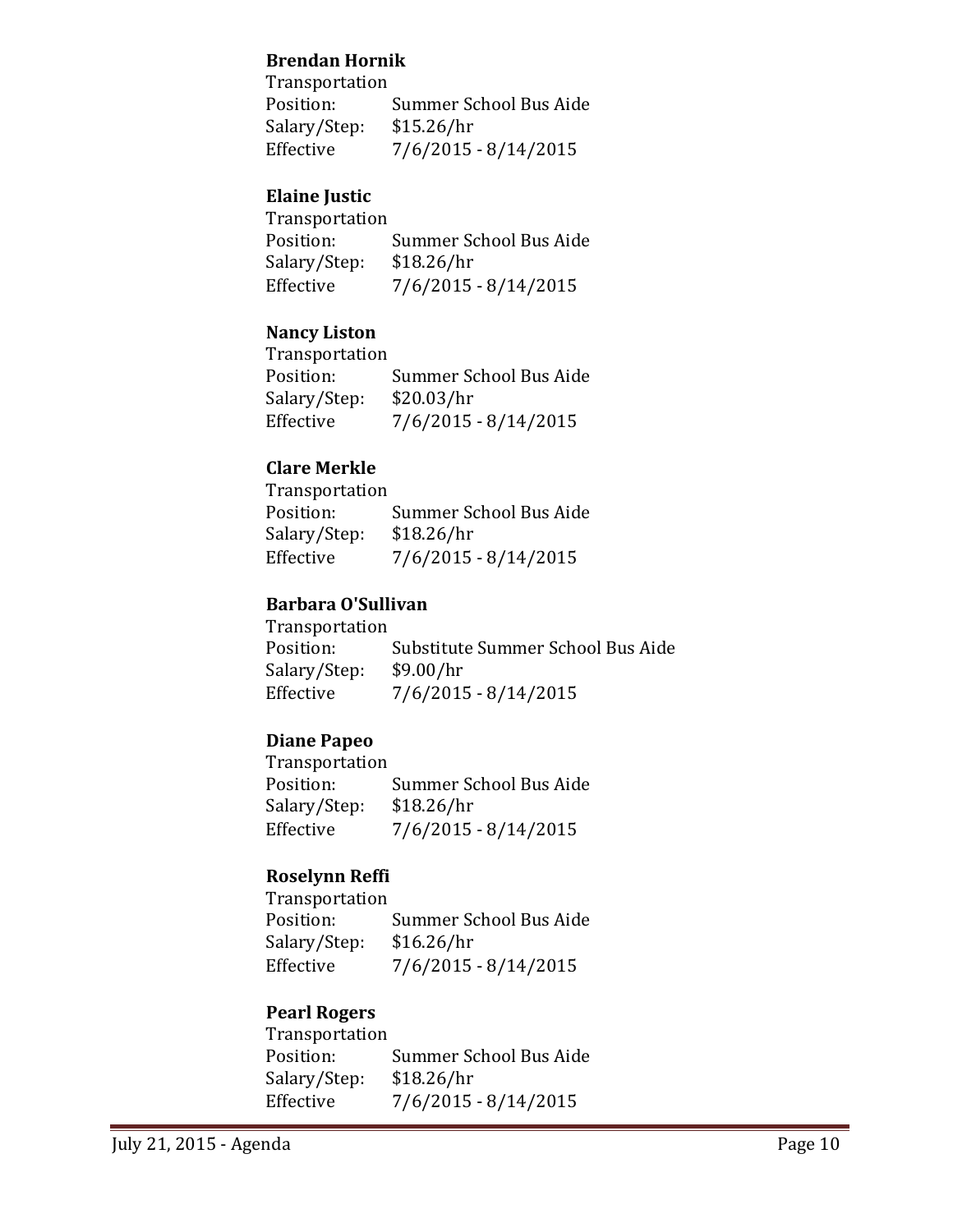#### **Renee Russo**

Transportation<br>Position: Summer School Bus Aide<br>\$16.26/hr Salary/Step:<br>Effective  $7/6/2015 - 8/14/2015$ 

### **Kimberly Shea**

Transportation Summer School Bus Aide<br>\$20.03/hr Salary/Step:<br>Effective  $7/6/2015 - 8/14/2015$ 

## **Deborah Siford**

Transportation Summer School Bus Aide<br>\$18.26/hr Salary/Step:<br>Effective  $7/6/2015 - 8/14/2015$ 

## **SCHEDULE -- TRN --TRANSFERS (Non-Instructional)**

## **Michael Appleyard**

Robert Frost Middle School<br>Position: Night Custoo Night Custodian Salary/Step:<br>Effective  $7/1/2015$ Transfer from HS to RF (building needs)

## **JohnPaul Bruni**

District Wide Courier (days) Salary/Step: Effective 7/1/2015 Transfer from Night Custodian HS to Day Courier (district needs)

#### **Glenn Calautti**

Robert Frost Middle School<br>Position: Night Custoo Night Custodian Salary/Step:<br>Effective  $7/1/2015$ Transfer from HS to RF (building needs)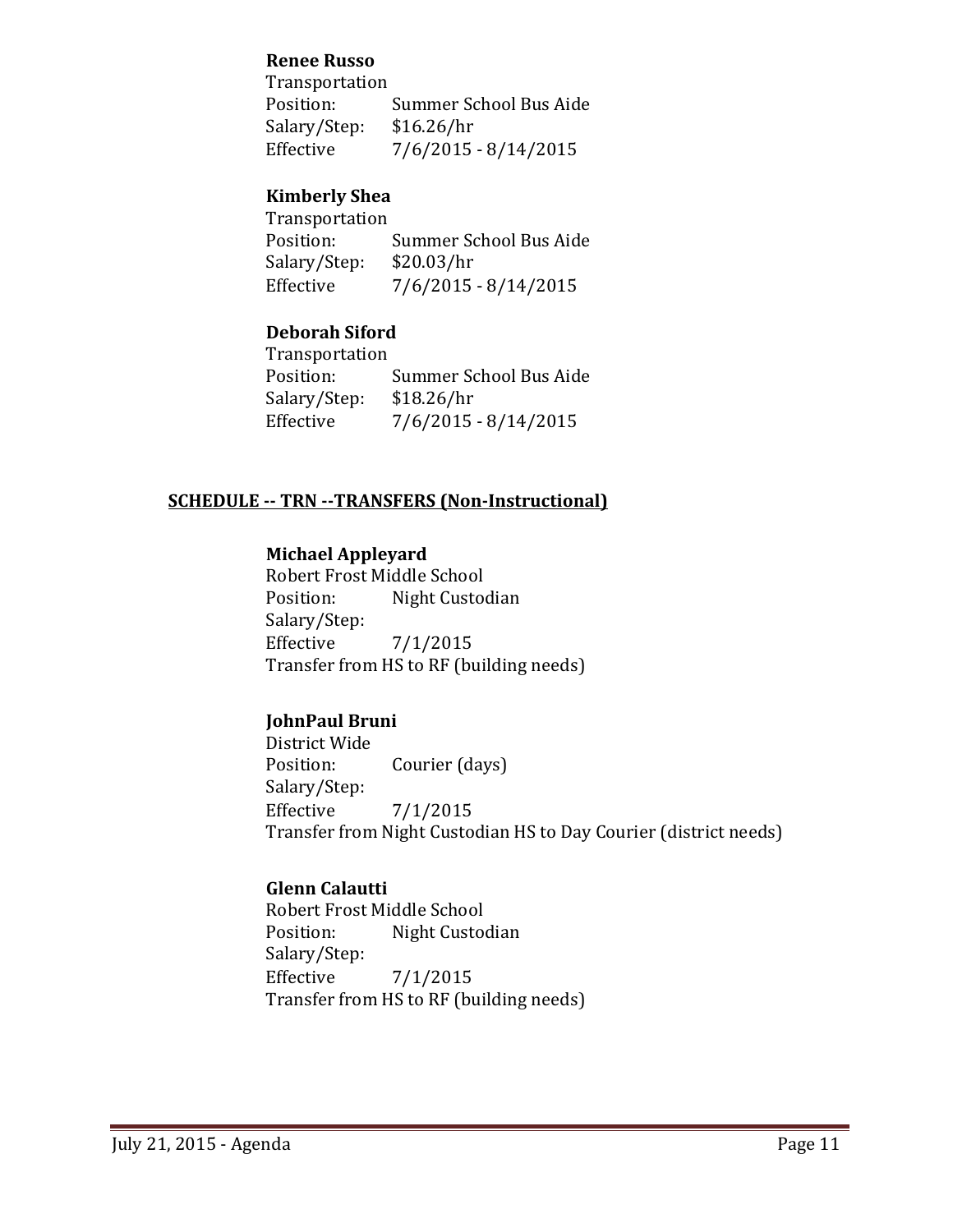#### **Frances Capone**

May Moore School<br>Position: Noi Non-Instructional Teacher Aide Salary/Step:  $9/1/2015$ Transfer from JQA to MM (building needs)

## **Terrence Clark**

Deer Park High School<br>Position: Night C Night Custodian Salary/Step: Effective 7/1/2015 Transfer from Courier (days) to HS (nights) (building needs)

## **Glen Coleman**

John Quincy Adams School<br>Position: Night Custo Night Custodian Salary/Step: Effective 7/1/2015 Transfer from HS to JQA (building needs)

## **Debra Cook**

John F Kennedy Intermediate School<br>Position: Clerk Typist Clerk Typist Salary/Step: Effective 7/1/2015 Transfer from Guidance RF to Main Office JFK (building needs)

#### **Lisa DePre**

John Quincy Adams School<br>Position: Non-Instrue Non-Instructional Teacher Aide Salary/Step:  $9/1/2015$ Transfer from MM to JQA (building needs)

#### **LuAnn Fanning**

John Quincy Adams School<br>Position: Clerk Typis Clerk Typist Salary/Step:  $7/1/2015$ Transfer from JFK Main Office to JQA Main Office (building needs)

## **William Fitzgerald**

Deer Park High School<br>Position: Night C Night Custodian Salary/Step:<br>Effective  $7/1/2015$ Transfer from JQA to HS (building needs)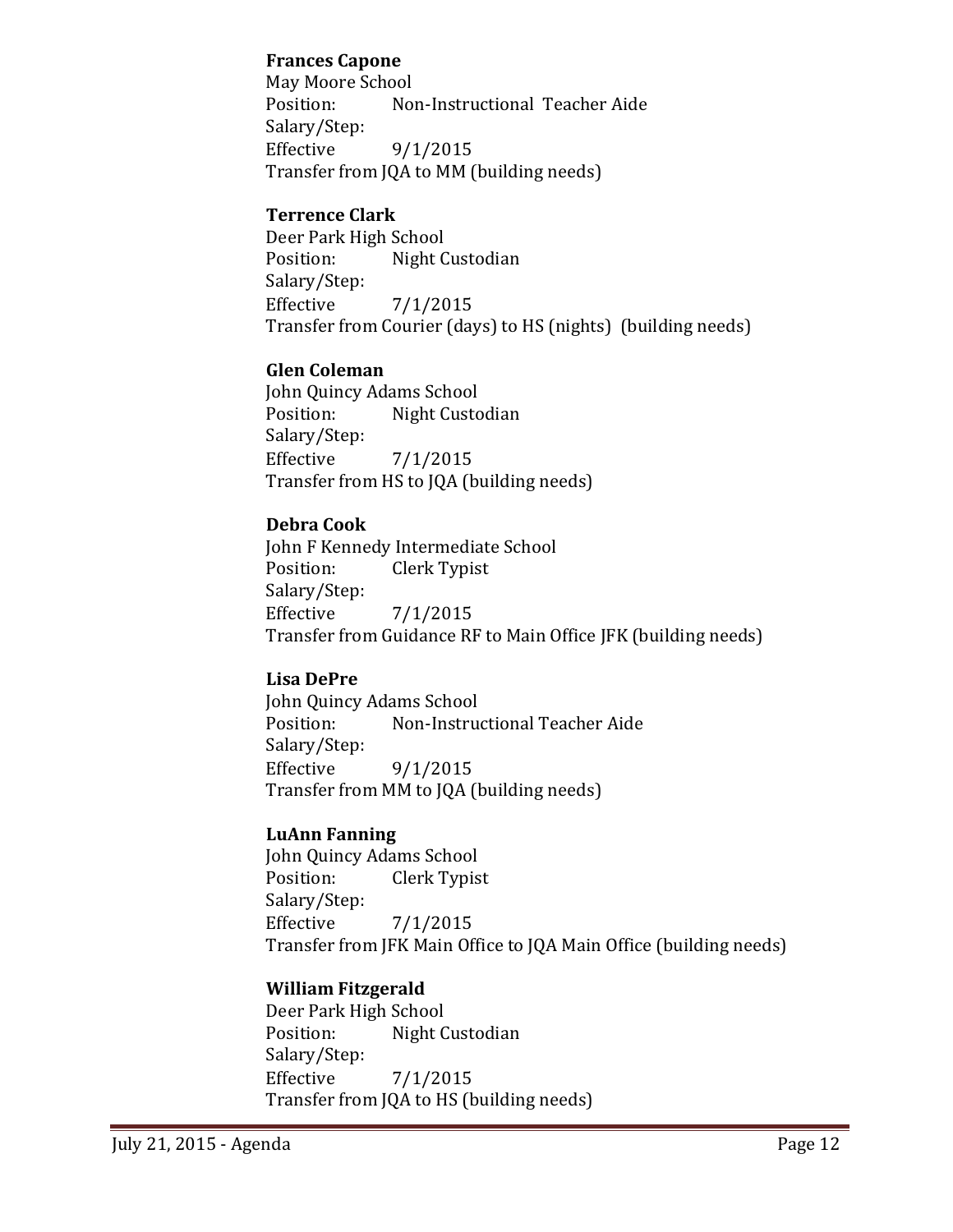### **Michael Fullam**

Deer Park High School<br>Position: Night C Night Custodian Salary/Step:  $7/1/2015$ Transfer from JFK to HS (building needs)

#### **Thomas Korsiak**

John F Kennedy Intermediate School<br>Position: Night Custodian Night Custodian Salary/Step: Effective 7/1/2015 Transfer from HS to JFK (building needs)

#### **Robert Loy**

Deer Park High School<br>Position: Night C Night Custodian Salary/Step:<br>Effective  $7/1/2015$ Transfer from Washington to HS (building needs)

#### **Julia Monsky**

John Quincy Adams School<br>Position: Non-Instru Non-Instructional Teacher Aide Salary/Step: Effective 9/1/2015 Transfer from MM to JQA (building needs)

#### **George Pollack**

Memorial<br>Position: Night Custodian Salary/Step:<br>Effective  $7/1/2015$ Transfer from MM to Memorial (building needs)

#### **Marie Racanelli**

John F Kennedy Intermediate School<br>Position: Clerk Typist Clerk Typist Salary/Step:<br>Effective  $7/1/2015$ Transfer from JQA Main Office to JFK Main Office (building needs)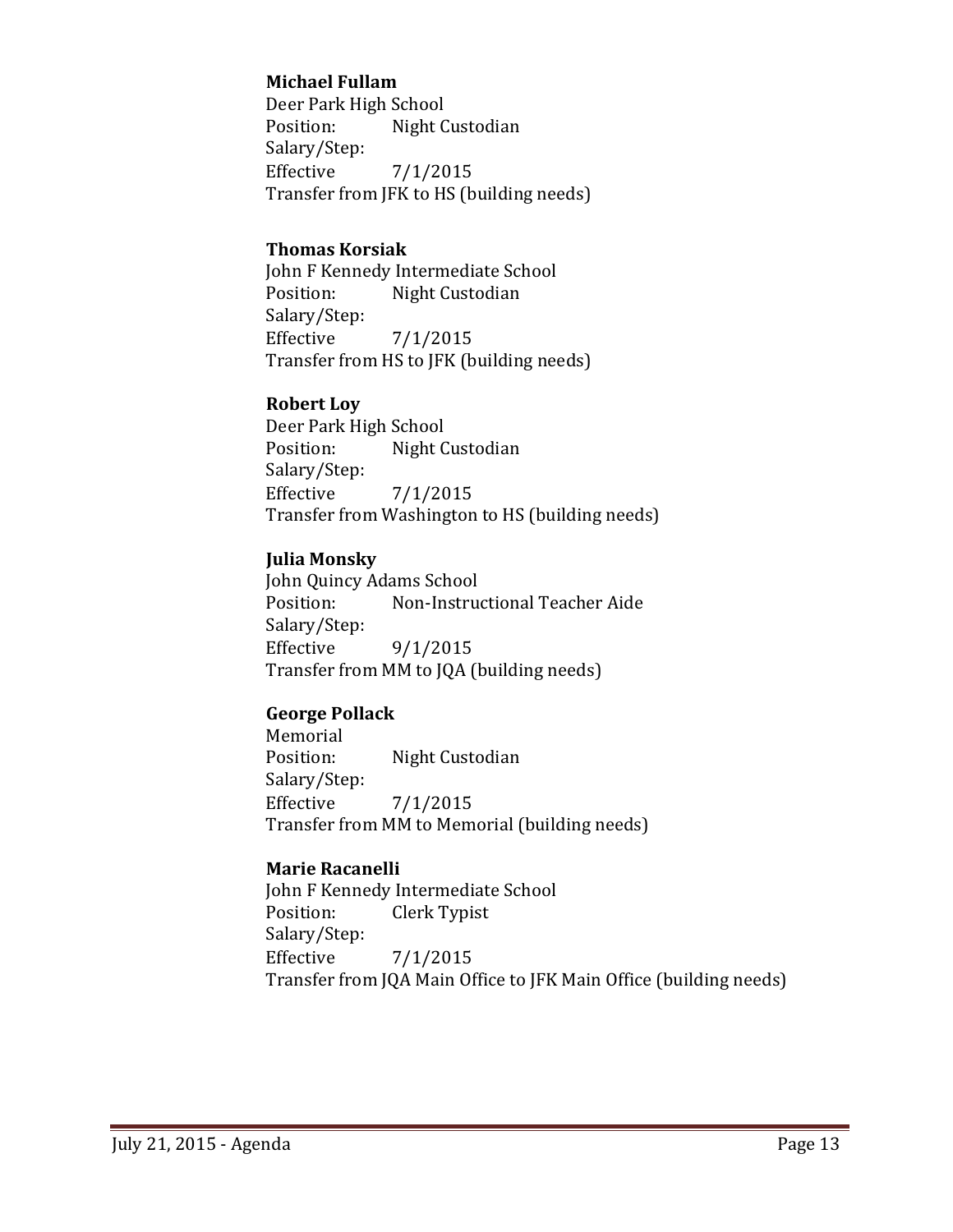## **Marie Valerio**

Robert Frost Middle School<br>Position: Clerk Typist Clerk Typist Salary/Step:<br>Effective  $7/1/2015$ Transfer from JFK Main Office to RF Guidance (building needs)

## **Heather Viola**

May Moore School<br>Position: No Non-Instructional Teacher Aide Salary/Step:  $9/1/2015$ Transfer from JQA to MM (building needs)

## **Andre Vitucci**

Deer Park High School<br>Position: Night C Night Custodian Salary/Step:<br>Effective  $7/1/2015$ Transfer from RF to HS (building needs)

# **INSTRUCTIONAL**

#### **SCHEDULE -- CSS --CHANGE OF STATUS / SALARY (Instructional)**

#### **Frank Caliguiri**

District Office<br>Position: Assistant Superintendent<br>\$181,070 Salary/Step:<br>Effective  $7/1/2015$ 

## **Eva Demyen**

District Office Superintendent<br>\$215,237 Salary/Step:<br>Effective  $7/1/2015$ 

## **Daniel Ferguson**

Deer Park High School<br>Position: Head V Position: Head Varsity Football Coach<br>Salary/Step: \$8,597.34 Step  $5+/13.5$  Units Effective 8/17/2015 - 11/29/2015 Salary change due to being hired prior to '15-'16 budget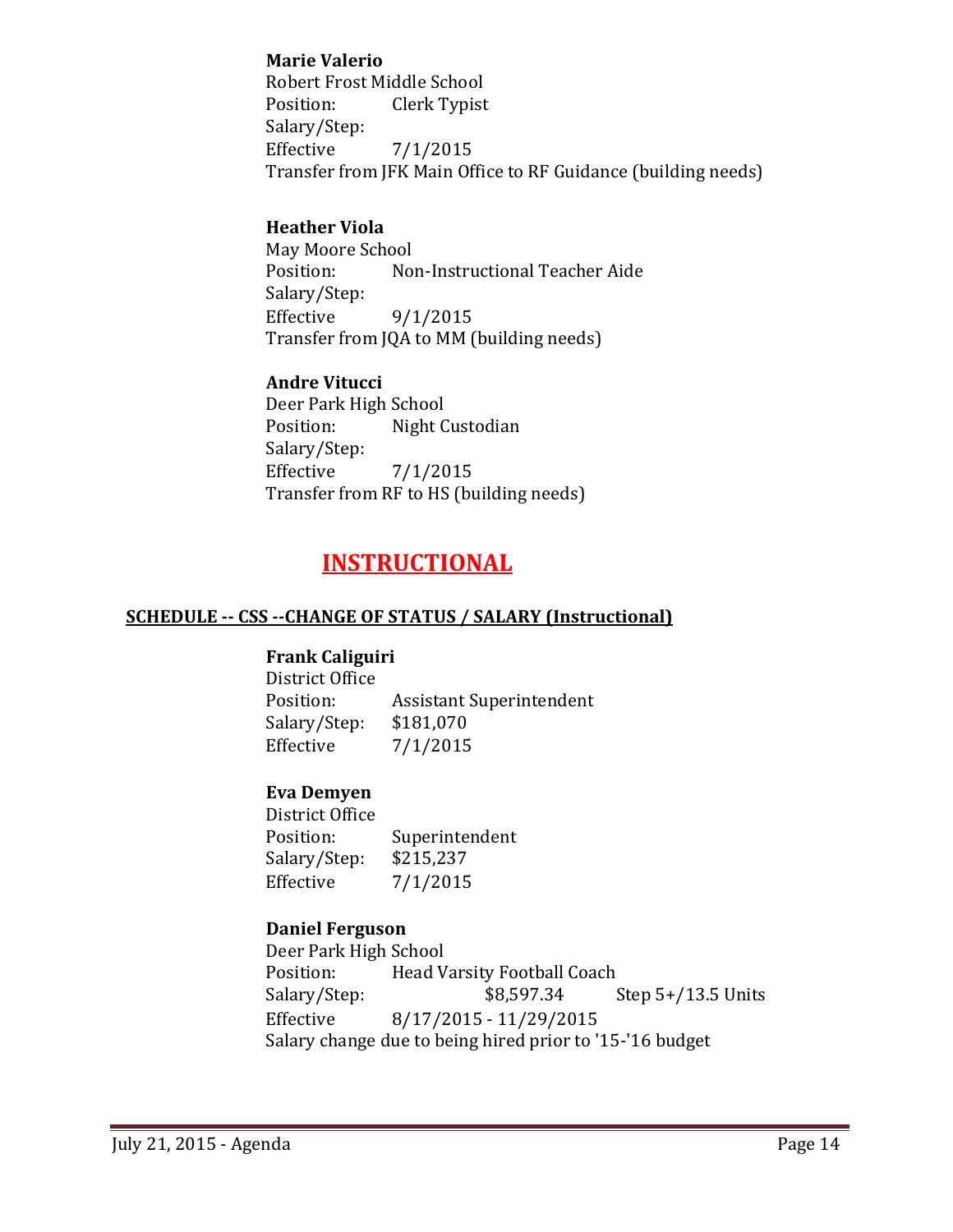## **Adam Hovorka**

Deer Park High School<br>Position: Ass't Va Position: Ass't Varsity Fotball Coach<br>Salary/Step: \$6,049.98 Salary/Step: \$6,049.98 Step 5+/9.5 Units<br>Effective 8/17/2015 - 11/29/2015 Effective 8/17/2015 - 11/29/2015 Salary change due to being hired prior to '15-'16 budget

## **Marguerite Jimenez**

District Office Assistant Superintendent<br>\$167,690 Salary/Step:<br>Effective  $7/1/2015$ 

## **Robin Mont**

May Moore School<br>Position: Sur Summer School Teaching Assistant Salary/Step:  $7/6/2015 - 8/14/2015$ CHANGE OF HOURS to 5 days per week/5 hours per day

## **Matthew Moody**

Deer Park High School<br>Position: [V Head Position: JV Head Football Coach<br>Salary/Step: \$4,665.17 Step  $1/9.5$  Units Effective 8/17/2015 - 11/29/2015 Salary change due to being hired prior to '15-'16 budget

## **Garret Noblett**

Deer Park High School<br>Position: Ass't Va Position: Ass't Varsity Football Coach<br>Salary/Step: \$6,049.98 Step  $5+/9.5$  Units Effective 8/17/2015 - 11/29/2015 Salary change due to being hired prior to '15-'16 budget

## **Kari Schiano**

Deer Park High School<br>Position: Leave I Position: Leave Replacement (LTS) World Languages Teacher<br>Salary/Step: \$62,908 MA/Step 2 \$62,908 MA/Step 2 Effective 9/1/2015 - 1/31/2016 Prorated salary change due to end date change. New prorated salary \$31,454

## **Kristen Small**

Deer Park High School<br>Position: Geome Geometry Regents Review Teacher Salary/Step:<br>Effective  $8/3/2015 - 8/6/2015$ CHANGE OF DATES from original appointment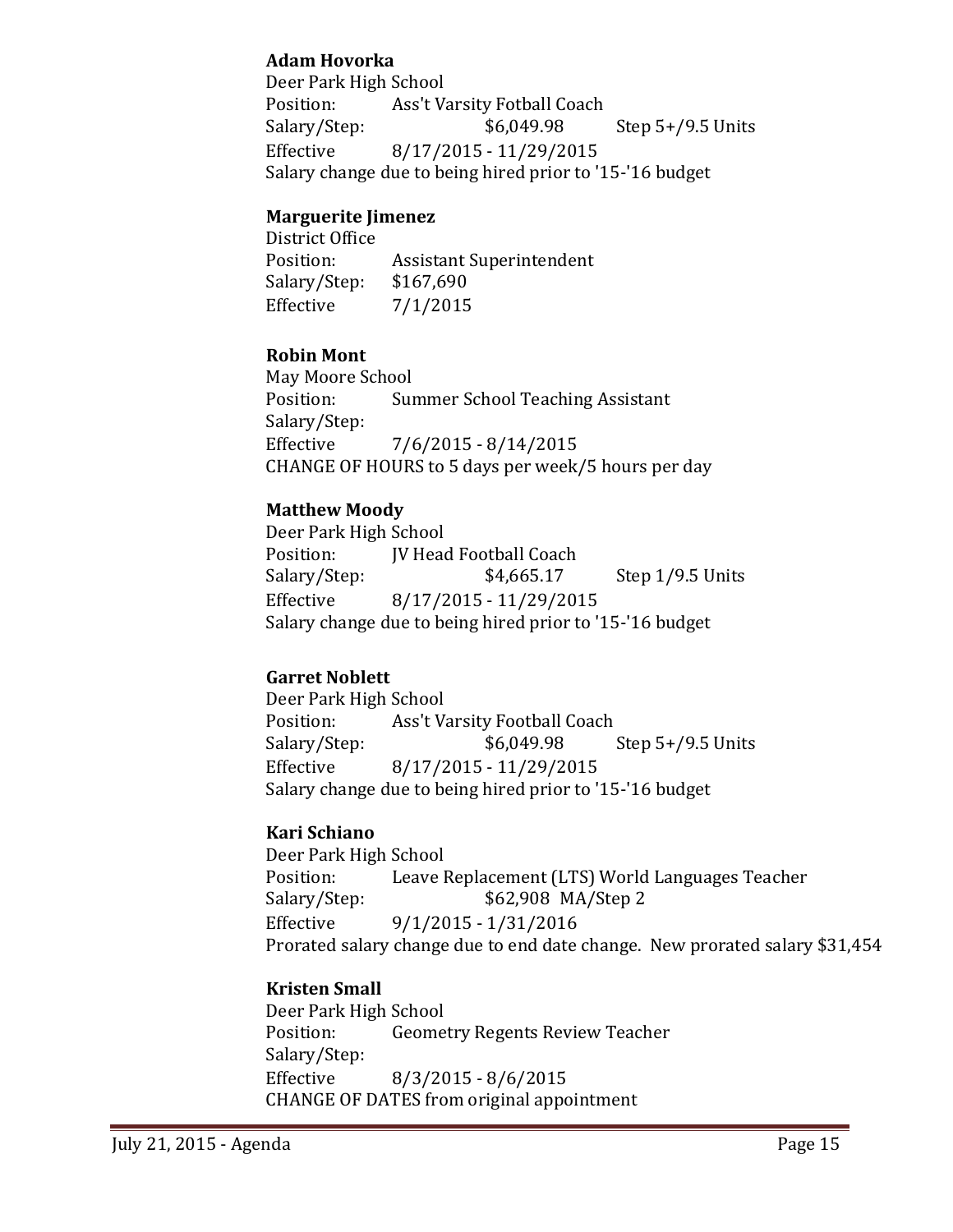#### **SCHEDULE -- L --PART-TIME APPOINTMENTS (Instructional)**

#### **Marisa Castellano**

Deer Park High School Position: .6 Special Education Teacher \$61,524 MA/Step 1 Effective 9/1/2015 - 6/30/2016 Salary prorated at \$36,914

### **Stefano Cori**

Deer Park High School Position: .3 Technology Teacher<br>Salary/Step: ... \$56,285 B \$56,285 BA/Step 1 Effective 9/1/2015 - 6/30/2016 Salary prorated at \$16,886

## **Jennifer Moreno**

May Moore School Position: .5 Art Teacher<br>Salary/Step: \$62 \$61,524 MA/Step 1 Effective 9/1/2015 - 6/30/2016 .3 MM/.2 HS Salary prorated at \$30,762

#### **Suzanne Pawluk**

John F Kennedy Intermediate School<br>Position: 6 Psychologist Position: .6 Psychologist<br>Salary/Step: \$82 \$82,162 MA30/Step 12 Effective 9/1/2015 - 6/30/2016 Salary prorated at \$49,297

## **Yianna Petroutsas**

Deer Park High School<br>Position: .4 Span Position: . .4 Spanish Teacher<br>Salary/Step: \$56,285 \$56,285 BA/Step 1 Effective 9/1/2015 - 6/30/2016 Salary prorated at \$22,514

#### **SCHEDULE -- LR --LONG TERM SUBSTITUTE / LEAVE REPLACEMENT (LR) APPOINTMENTS (Instructional)**

#### **Michael Berretta**

Deer Park High School<br>Position: Leave l Position: Leave Replacement (LTS) Social Studies Teacher<br>Salary/Step: \$61,524 MA/Step 1 \$61,524 MA/Step 1 Effective 9/1/2015 - 6/30/2016 (C. Kauter)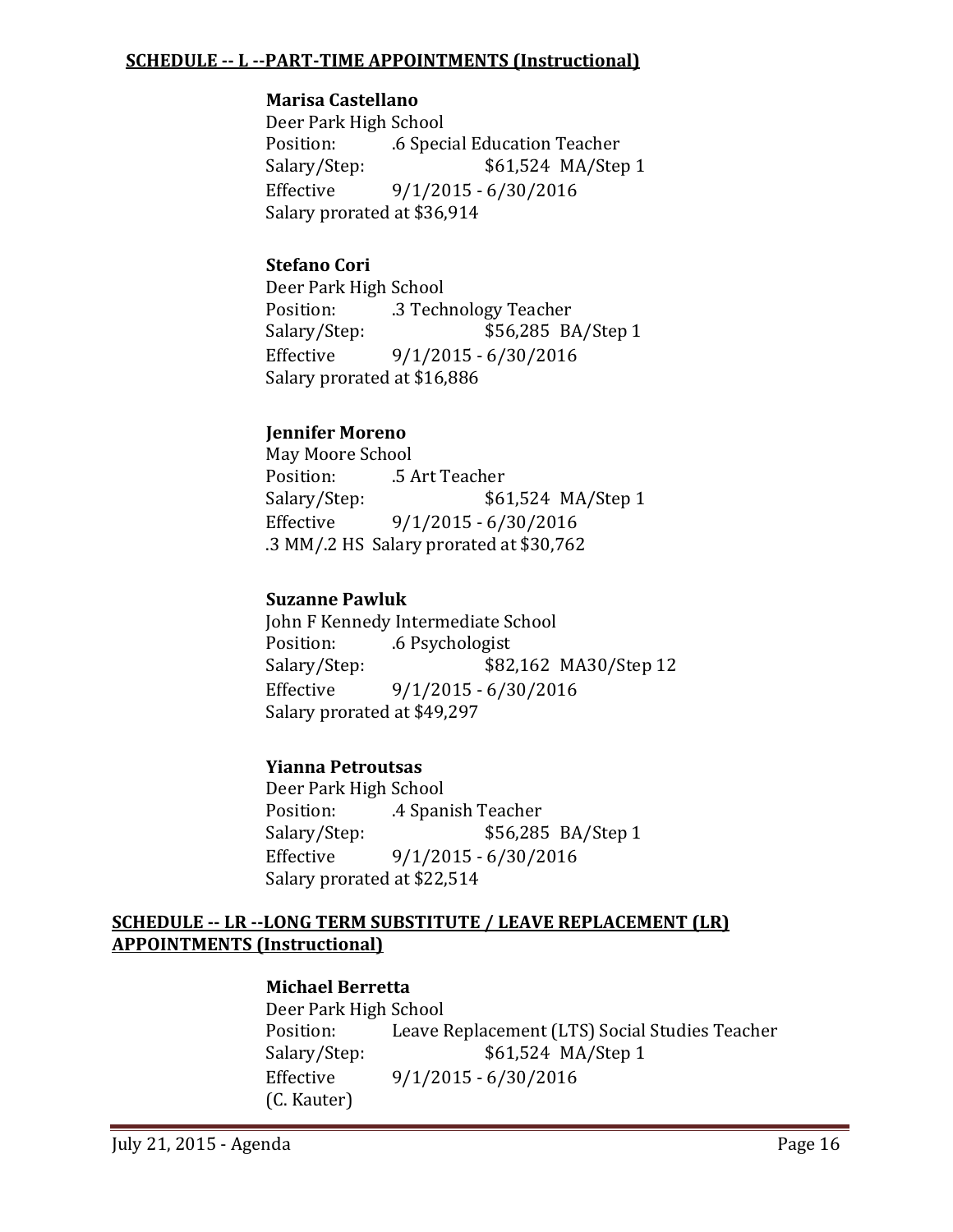#### **Francis Miata**

Deer Park High School<br>Position: Leave I Position: Leave Replacement (LTS) Math Teacher<br>Salary/Step: \$61,524 MA/Step 1 Salary/Step: \$61,524 MA/Step 1<br>Effective 9/1/2015 - 1/31/2016 Effective 9/1/2015 - 1/31/2016 (J. Adamo) Salary prorated at \$30,762

#### **SCHEDULE -- N --PROBATIONARY TEACHER (Instructional)**

## **Patricia Baldwin**

Deer Park High School Position: Probationary Speech Teacher<br>Salary/Step: \$61,524 MA/Step Salary/Step: \$61,524 MA/Step 1<br>Effective 9/1/2015 - 8/31/2018 Effective 9/1/2015 - 8/31/2018 Split: HS/SSCM

#### **Kimberly Essig**

John F Kennedy Intermediate School<br>Position: Probationary ENL Te Position: Probationary ENL Teacher<br>Salary/Step: \$61,524 Step 1 Salary/Step: \$61,524 Step 1<br>Effective 9/1/2015 - 8/31/2019 Effective 9/1/2015 - 8/31/2019

#### **Jeremy Ferrara**

Deer Park High School<br>Position: Probati Position: Probationary Technology Teacher<br>Salary/Step: \$56,285 BA/Step 1 \$56,285 BA/Step 1 Effective 9/1/2015 - 8/31/2019

#### **Michelle Sarco**

Robert Frost Middle School Position: Probationary Art Teacher<br>Salary/Step: \$56,285 BA/S Salary/Step: \$56,285 BA/Step 1<br>Effective 9/1/2015 - 8/31/2019 Effective 9/1/2015 - 8/31/2019 .6 RF/.4 MM

#### **Jodi Simet**

John F Kennedy Intermediate School<br>Position: Probationary Elemen Position: Probationary Elementary Teacher<br>Salary/Step: \$68,764 MA/Step 6 Salary/Step: \$68,764 MA/Step 6<br>Effective 9/1/2015 - 8/31/2016 Effective 9/1/2015 - 8/31/2016 CORRECTION OF PROBATIONARY PERIOD (END DATE)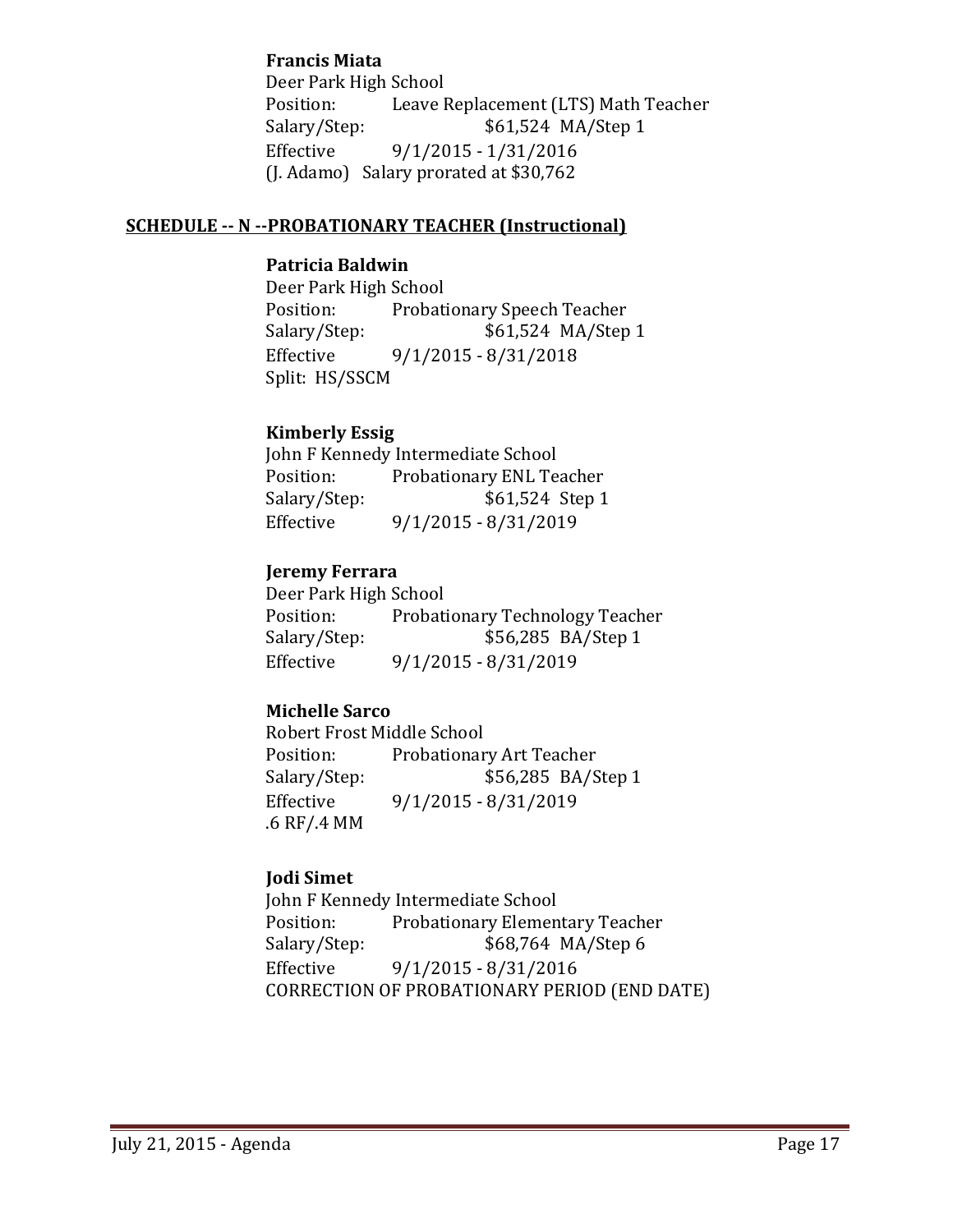**Lori Sullivan** Robert Frost Middle School Position: Probationary Special Education Teacher<br>Salary/Step: \$61,524 MA/Step 1 Salary/Step: \$61,524 MA/Step 1<br>Effective 9/1/2015 - 8/31/2019 Effective 9/1/2015 - 8/31/2019 Budget Codes: .6/F2250150.1502 .4/2250.150 RF/SSCM Schools

## **SCHEDULE -- NAS --ADMINSTRATIVE / SUPERVISORY APPOINTMENTS (Instructional)**

#### **Marguerite Jimenez**

District Wide Deputy Purchasing Agent<br>No Change Salary/Step:<br>Effective  $7/1/2015$ 

#### **Christopher Molinelli**

May Moore School<br>Position: Pro Probationary Associate Principal<br>\$101,000 Salary/Step:<br>Effective Effective 7/1/2015 - 6/30/2019 Split: MM/JQA

#### **Jachan Watkis**

Deer Park High School Probationary Curriculum Associate for Science & Technology \$102.000 Salary/Step:<br>Effective  $7/1/2015 - 6/30/2019$ 

#### **SCHEDULE -- NPS --PER DIEM SUBSTITUTES (Instructional)**

#### **Alyssa Pisani**

District Wide Per-Diem Substitute Teacher<br>\$110/day Salary/Step:<br>Effective Effective 9/1/2015 Certifications: Early Childhood Ed B-2, Childhood Ed 1-6, Students w/ Dis B-2, Students w/ Dis 1-6

#### **SCHEDULE -- NS --PERMANENT SUBSTITUTES (Instructional)**

#### **Michele Alo**

John F Kennedy Intermediate School<br>Position: Permanent Substitute Permanent Substitute<br>\$125/day Salary/Step:<br>Effective Effective 10/1/2015 - 5/31/2016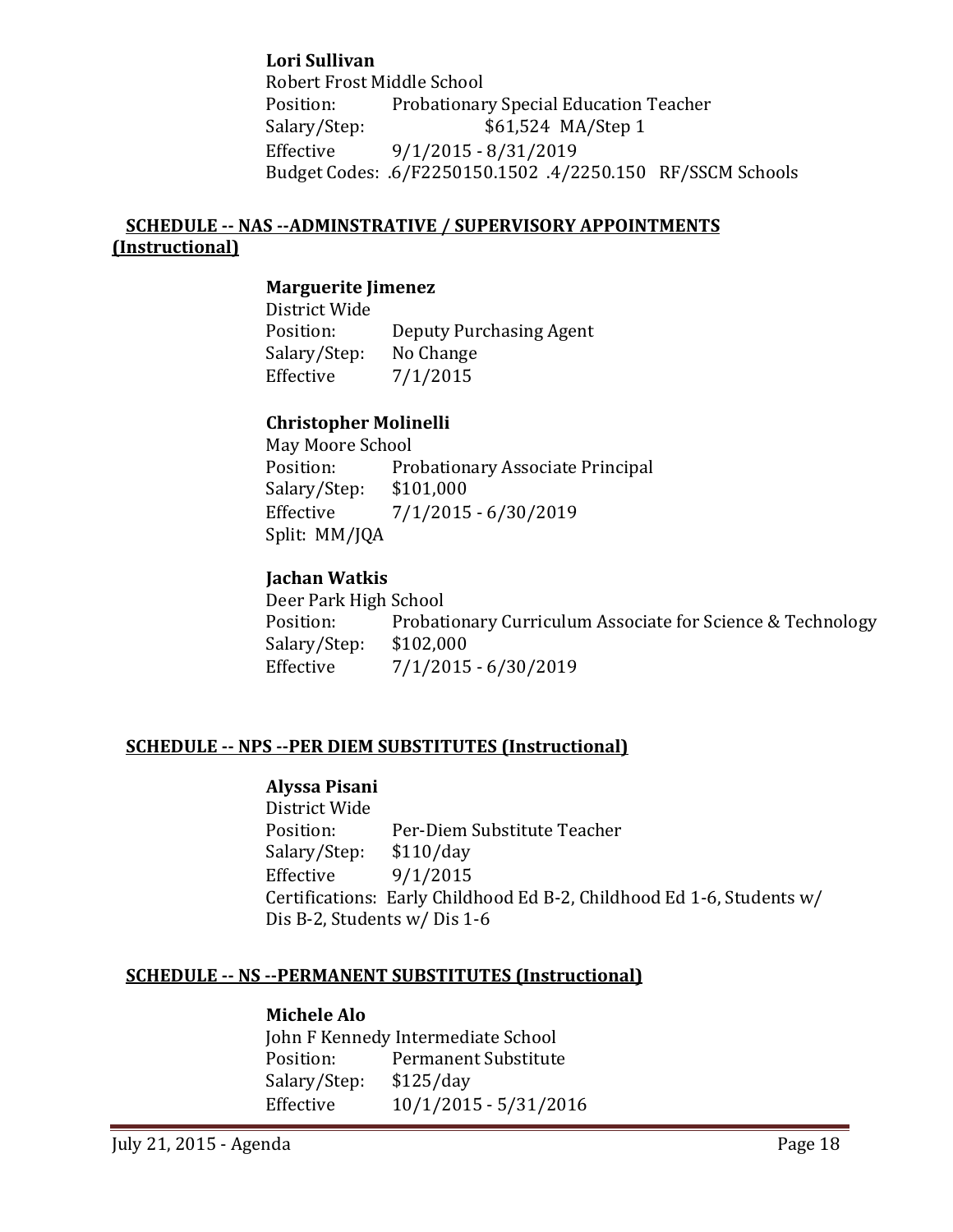#### **Scott Anderson**

Robert Frost Middle School<br>Position: Permanent! Permanent Substitute Teacher<br>\$125/day Salary/Step:<br>Effective  $6/13/2015 - 6/26/2015$ Extension (due to K. Harker's leave)

#### **Scott Anderson**

Robert Frost Middle School<br>Position: Permanent! Permanent Substitute Teacher<br>\$125/day Salary/Step: Effective 10/1/2015 - 5/31/2016

#### **Marisa Castellano**

Robert Frost Middle School<br>Position: Permanent! Permanent Substitute Teacher<br>\$125/day Salary/Step:<br>Effective  $6/6/2015 - 6/26/2015$ Extension (due to C. Pietrantonio's leave)

#### **Marisa Castellano**

Deer Park High School .4 Permanent Substitute Teacher<br>\$125/day Salary/Step:<br>Effective  $9/1/2015 - 6/30/2016$ Salary prorated at \$50/day

### **Stefano Cori**

Deer Park High School<br>Position: 7 Perm .7 Permanent Substitute Teacher<br>\$125/day Salary/Step: Effective 9/1/2015 - 6/30/2016 Salary prorated at \$87.50 per day

#### **Jennifer Farrell**

John F Kennedy Intermediate School<br>Position: Permanent Substitute Permanent Substitute<br>\$125/day Salary/Step:<br>Effective Effective 10/1/2015 - 5/31/2016

#### **Tracy Frank**

Robert Frost Middle School<br>Position: Permanent ! Permanent Substitute Teacher<br>\$125/day Salary/Step:<br>Effective Effective 10/1/2015 - 5/31/2016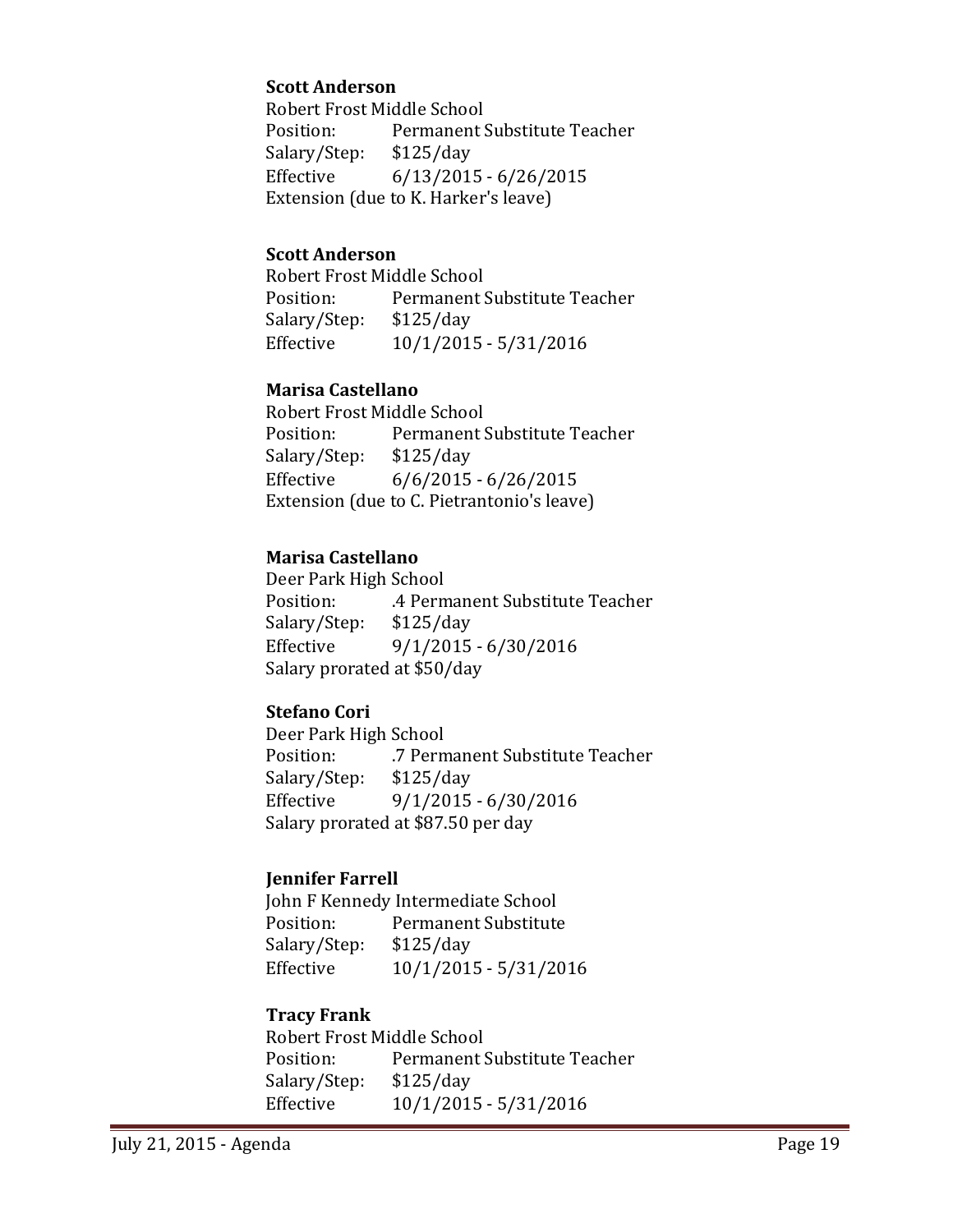## **Melissa Frischeisen**

May Moore School Permanent Substitute Teacher<br>\$125/day Salary/Step:<br>Effective Effective 10/1/2015 - 5/31/2016

#### **Victoria Gloe**

John Quincy Adams School<br>Position: Permanent Permanent Substitute<br>\$125/day Salary/Step:<br>Effective Effective 10/1/2015 - 5/31/2016

#### **Vincent Loscalzo**

John F Kennedy Intermediate School<br>Position: Permanent Substitute Permanent Substitute<br>\$125/day Salary/Step:<br>Effective Effective 10/1/2015 - 5/31/2016

## **Megan Martin**

Robert Frost Middle School<br>Position: Permanent! Permanent Substitute Teacher<br>\$125/day Salary/Step:<br>Effective Effective 10/1/2015 - 5/31/2016

#### **Roseanna Napolitano**

John Quincy Adams School<br>Position: Permanent Permanent Substitute<br>\$125/day Salary/Step: Effective 10/1/2015 - 5/31/2016

## **Jennifer Paduano**

May Moore School<br>Position: Per Permanent Substitute Teacher<br>\$125/day Salary/Step: Effective 10/1/2015 - 5/31/2016

#### **Yianna Petroutsas**

Deer Park High School .6 Permanent Substitute Teacher<br>\$125/day Salary/Step:<br>Effective  $9/1/2015 - 6/30/2016$ Salary prorated at \$75/day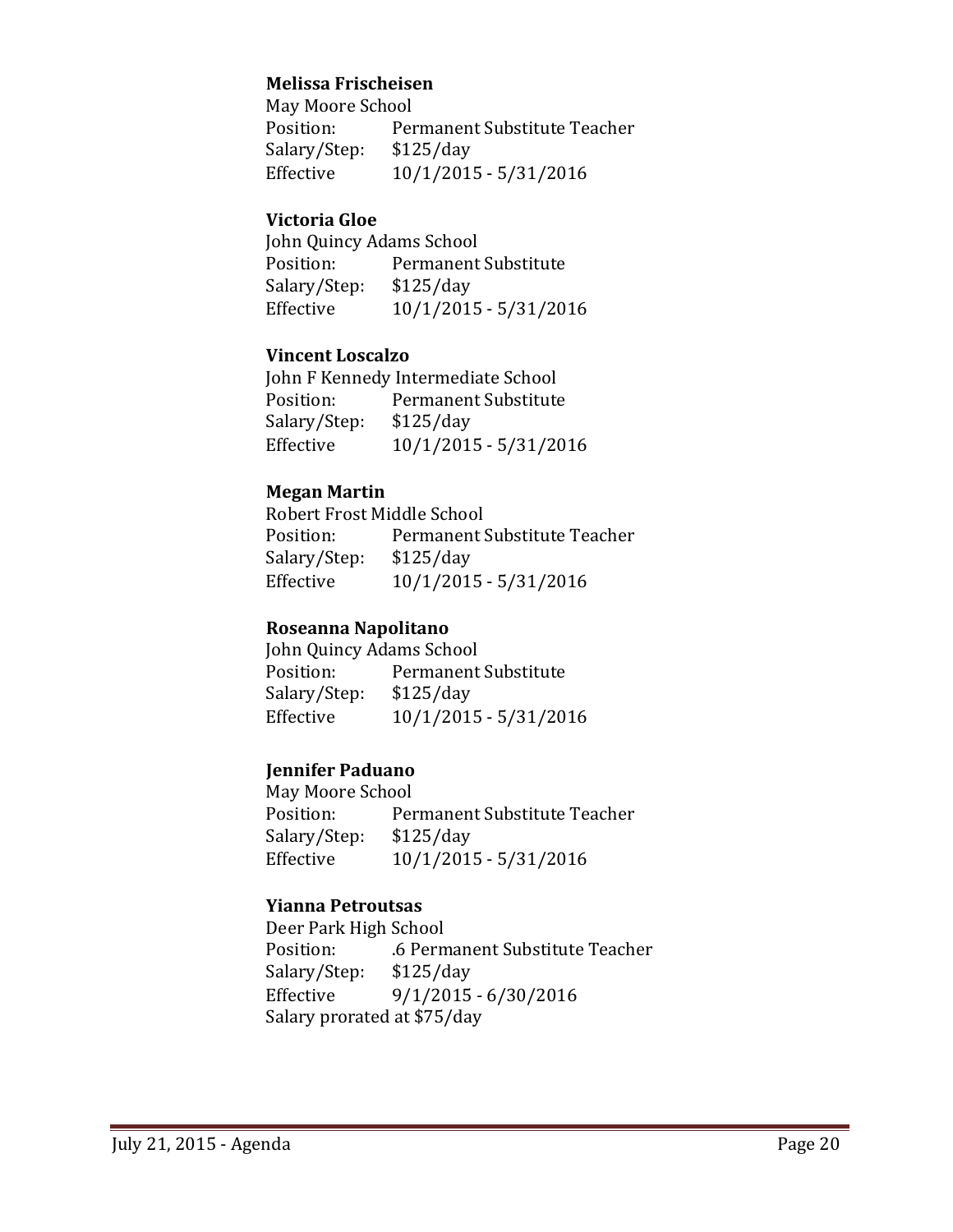## **Alyssa Pisani**

May Moore School<br>Position: Per Permanent Substitute Teacher<br>\$125/day Salary/Step:<br>Effective Effective 10/1/2015 - 5/31/2016

### **Nicole Swartout**

John F Kennedy Intermediate School<br>Position: Permanent Substitute Permanent Substitute<br>\$125/day Salary/Step:<br>Effective Effective 10/1/2015 - 5/31/2016

## **Karyn Wrobel**

May Moore School<br>Position: Per Permanent Substitute Teacher<br>\$125/day Salary/Step:<br>Effective Effective 10/1/2015 - 5/31/2016

#### **SCHEDULE -- NSS --SUMMER SCHOOL APPOINTMENTS (Instructional)**

## **Patricia Baldwin**

May Moore School<br>Position: Sur Summer Home Speech Teacher<br>\$43.95/hour Salary/Step:<br>Effective Effective 7/1/2015 - 8/28/2015

#### **Danielle Darby**

May Moore School<br>Position: Sur Summer School ENL Teacher<br>\$3,855 Salary/Step:<br>Effective  $7/6/2015 - 7/30/2015$ 4 days per week/3 hours per day

#### **Kosisochukwu Ikwuazom**

May Moore School<br>Position: Sul Substitute Summer School Teaching Assistant<br>\$18.96/hr Salary/Step:<br>Effective  $7/6/2015 - 8/14/2015$ 

## **Vincent Monaco**

May Moore School<br>Position: Sur Summer School Teaching Assistant<br>\$18.96/hr Salary/Step: Effective 7/6/2015 - 8/14/2015 5 days per week/4 hours per day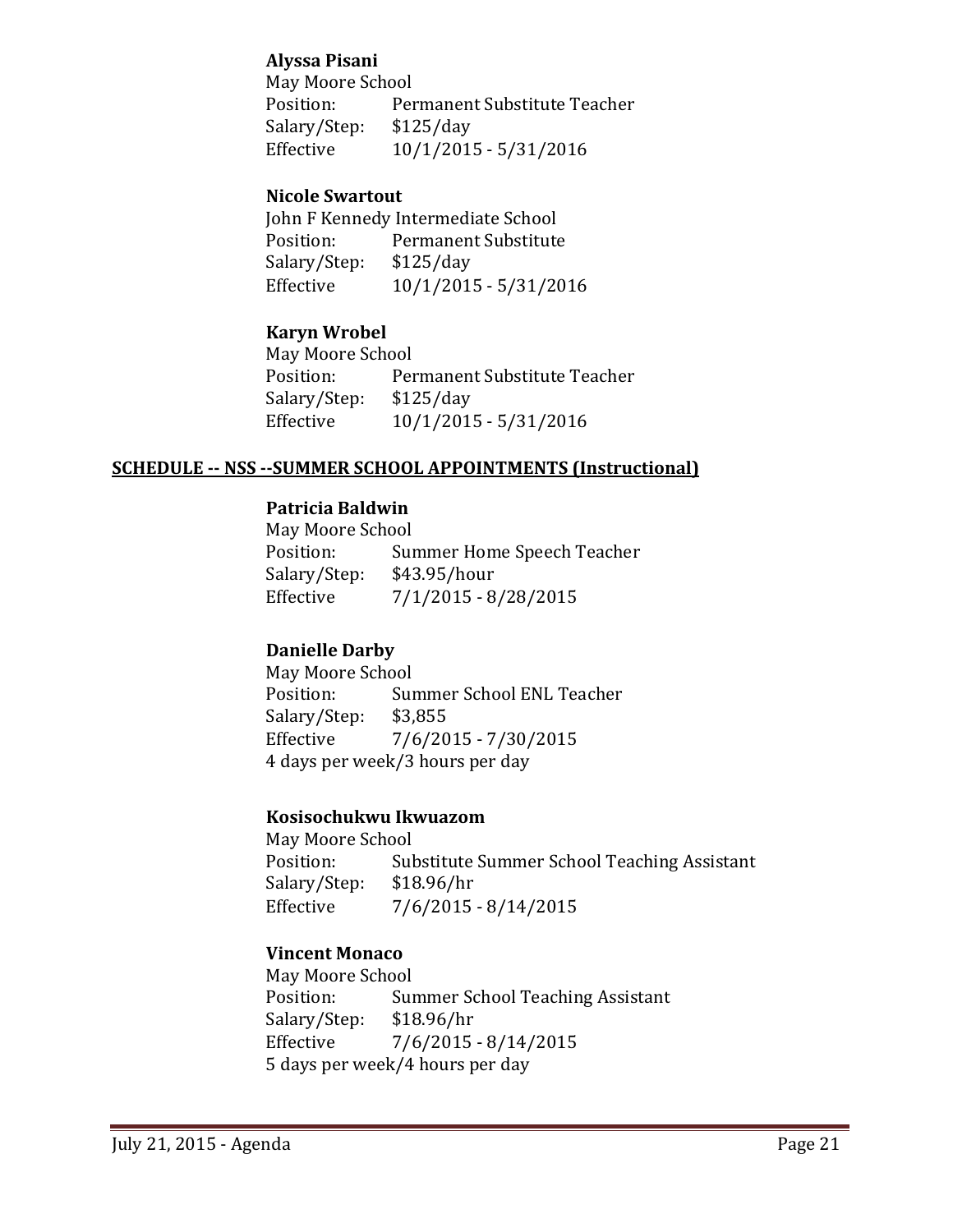## **Dorothy Monteith**

May Moore School<br>Position: Sun Summer School Teaching Assistant<br>\$18.96/hour Salary/Step:<br>Effective  $7/6/2015 - 8/14/2015$ 5 days per week/4 days per week

### **Susan Ortega**

May Moore School<br>Position: Sul Substitute Summer School Teaching Assistant<br>\$18.96/hr Salary/Step:<br>Effective  $7/6/2015 - 8/14/2015$ 

## **Mary Redden**

May Moore School<br>Position: Sul Substitute Summer School Teacher<br>\$225.76/day Salary/Step:<br>Effective  $7/6/2015 - 8/14/2015$ 

## **Audrey Schulter**

May Moore School<br>Position: Sul Substitute Summer School Teacher<br>\$225.76/day Salary/Step:<br>Effective  $7/6/2015 - 8/14/2015$ 

## **SCHEDULE -- O --RESIGNATIONS / RETIREMENTS / REMOVALS / TERMINATIONS (Instructional)**

## **Andrew Alderman**

District Wide Per-Diem Substitute Salary/Step:<br>Effective  $7/1/2015$ Removal from substitute teacher list. No outstanding obligation to the district.

## **Jennifer Calogero**

District Wide Per-Diem Substitute Teacher Salary/Step:  $7/1/2015$ Resignation. No outstanding obligation to the district.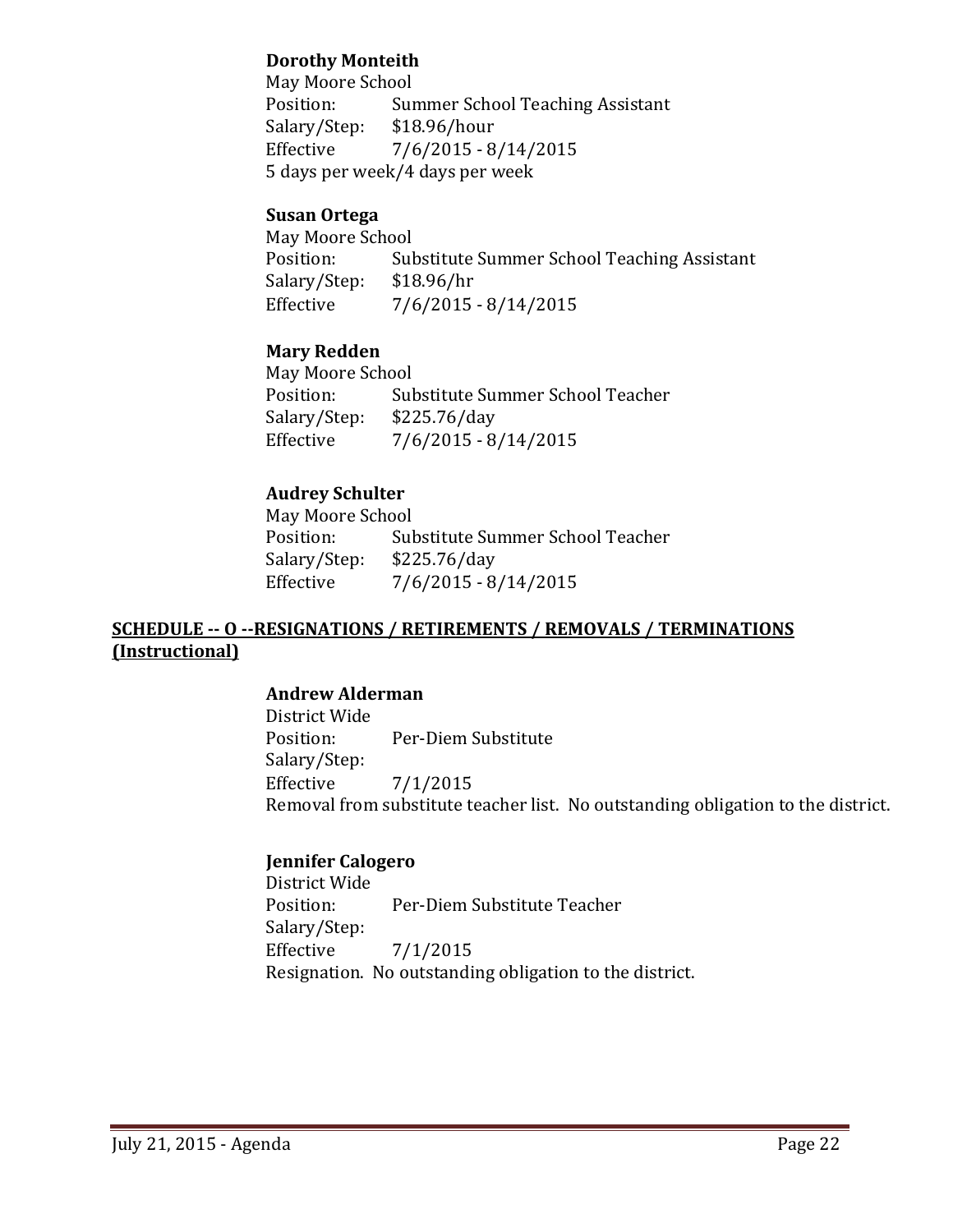## **Andrew Choi**

Washington<br>Position: District Administrator for Instructional Technology, Data Warehousing & Information Salary/Step:<br>Effective Effective 8/14/2015 Resignation. Nooutstanding obligation to the district.

## **Michele Fariello**

District Wide Per-Diem Substitute Teacher Salary/Step:<br>Effective  $6/19/2015$ Resignation. No outstanding obligation to the district.

## **Dana Ferguson**

District Wide Per-Diem Substitute Teacher Salary/Step: Effective 6/19/2015 Resignation. No outstanding obligation to the district.

## **Holly Negron**

May Moore School<br>Position: Sur Summer School Teaching Assistant Salary/Step:<br>Effective Effective 7/5/2015 Resignation as Summer School Teaching Assistant ONLY

## **Alyssa Pisani**

May Moore School<br>Position: Tea **Teaching Assistant** Salary/Step: Effective 6/26/2015 Resignation as T.A. to accept position as Permanent Substitute in our district.

## **SCHEDULE -- Q --LEAVES OF ABSENCE (Instructional)**

#### **Jessica Adamo**

Deer Park High School<br>Position: Math T Math Teacher Salary/Step: Effective 9/1/2015 - 1/31/2016 CHANGE OF DATES due to change of semester end date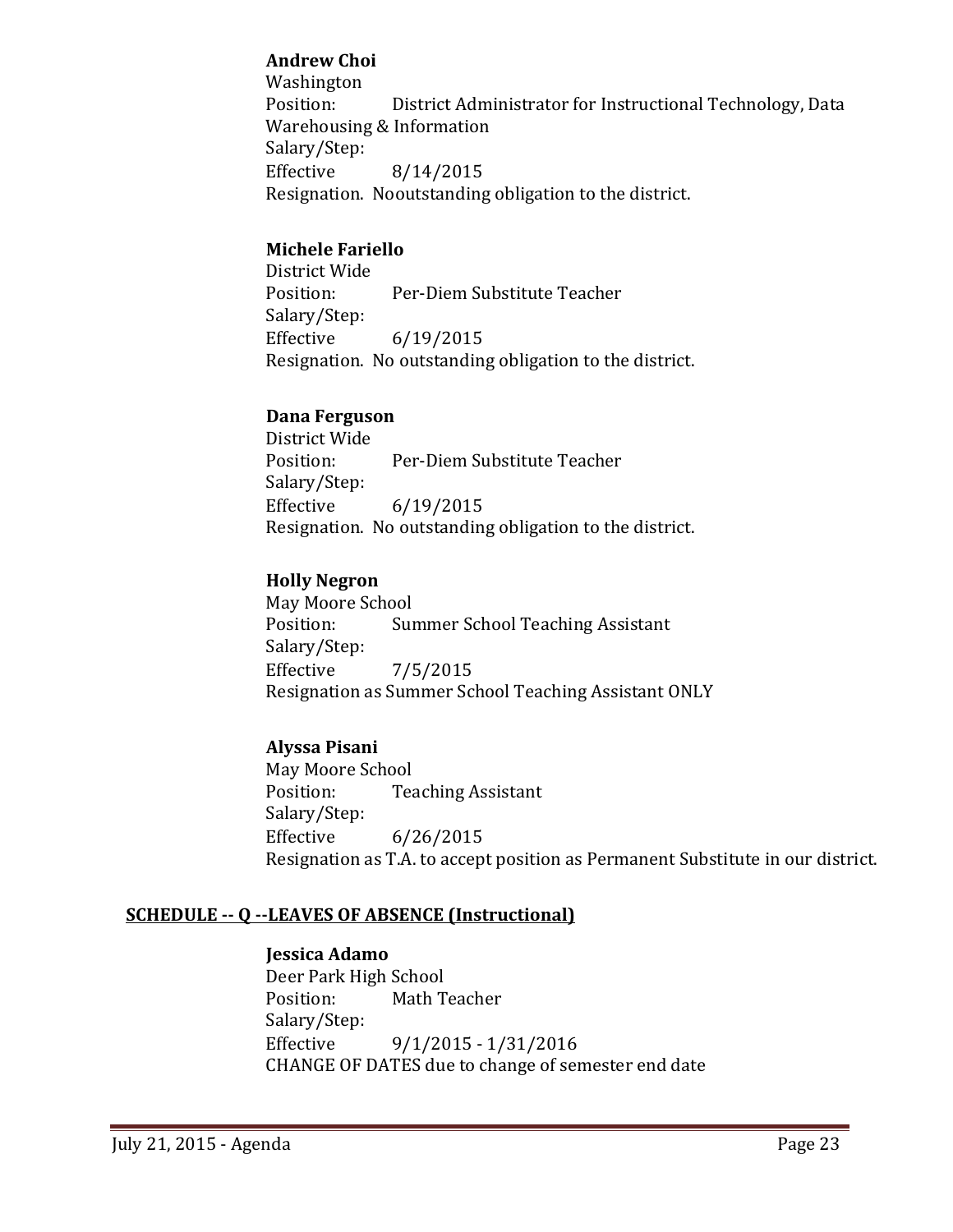### **Susan Bollag**

Deer Park High School<br>Position: World World Language Teacher Salary/Step:<br>Effective Effective 9/1/2015 - 1/31/2016 CHANGE OF DATES due to change of semester end date

## **Karen Harker**

Robert Frost Middle School<br>Position: Reading Tea Reading Teacher Salary/Step:  $5/29/2015 - 6/7/2015$ Unpaid LOA

## **Jaime Lalli-Kraus**

May Moore School<br>Position: Ele **Elementary Teacher** Salary/Step: Effective 9/1/2015 - 10/2/2015 Paid Maternity LOA (FMLA)

## **Kristen Noblett**

May Moore School<br>Position: Ele **Elementary Teacher** Salary/Step:<br>Effective Effective 9/1/2015 - 9/18/2015 Paid Maternity LOA (FMLA)

## **Keri Zuk**

John F Kennedy Intermediate School<br>Position: Physical Education To Physical Education Teacher Salary/Step:<br>Effective  $9/1/2015 - 10/1/2015$ Paid Maternity Sick LOA (FMLA)

## **SCHEDULE -- TA --PROBATIONARY TEACHING ASSISTANT (Instructional)**

## **Kosisochukwu Ikwuazom**

Deer Park High School Probationary Teaching Assistant<br>\$28,041 Salary/Step:<br>Effective Effective 9/1/2015 - 8/31/2019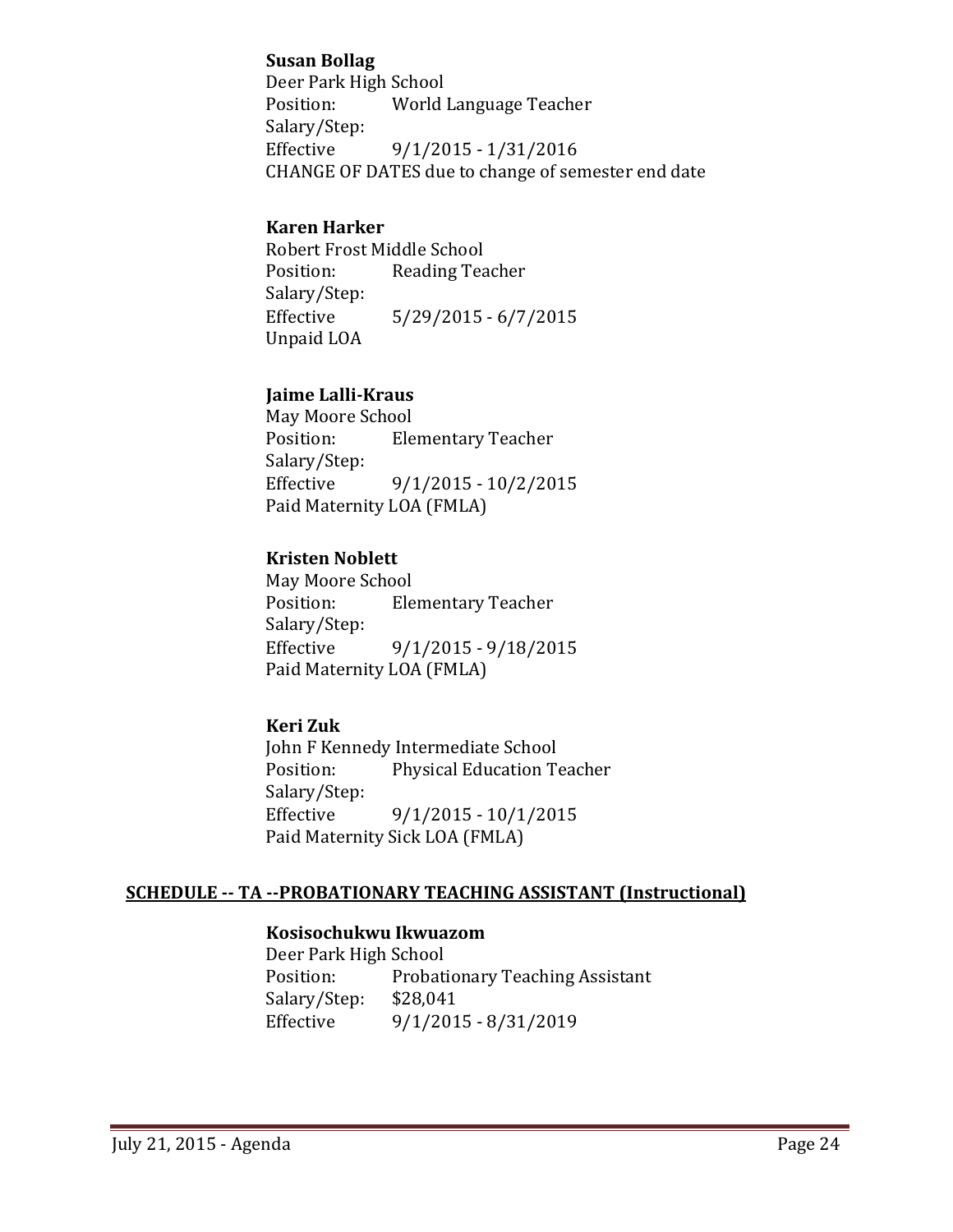### **SCHEDULE -- TR --TRANSFERS (Instructional)**

#### **Carole DiPietrantonio**

Robert Frost Middle School<br>Position: Special Educ **Special Education Teacher** Salary/Step:  $9/1/2015$ Transfer back to RF (new hire appointed to the split position)

#### **SCHEDULE -- TTPA --TEMPORARY ASSIGNMENT (Instructional)**

## **Thomas Brouillard**

Deer Park High School<br>Position: Varsity Position: Varsity Head Cross Country Coach<br>Salary/Step: \$5,731.56 Step 5 Step  $5+/9$  Units Effective 8/24/2015 - 11/29/2015

## **Kevin Cogan**

| Robert Frost Middle School |                                        |                   |
|----------------------------|----------------------------------------|-------------------|
| Position:                  | Head Soccer Coach (7 & 8th grade boys) |                   |
| Salary/Step:               | \$4,457.88                             | Step $5+/7$ Units |
| Effective                  | $9/8/2015 - 11/7/2015$                 |                   |

## **Peter** Colletti

Deer Park High School<br>Position: [V Head Position: JV Head Tennis Coach<br>Salary/Step: \$5,094.72 Salary/Step: \$5,094.72 Step 5+/8 Units<br>Effective 8/24/2015 - 11/29/2015 Effective 8/24/2015 - 11/29/2015

## **Lia Demyen**

Deer Park High School<br>Position: Varsity Position: Varsity Head Cheerleading Coach<br>Salary/Step: \$5,094.72 Step 5 Step  $5+/8$  Units Effective 8/24/2015 - 11/29/2015

## **Robert Franco**

Deer Park High School<br>Position: Varsity Position: Varsity Head Boys Soccer Coach<br>Salary/Step: \$6,686.82 Step Step  $5+/10.5$  Units Effective 8/24/2015 - 11/29/2015

#### **Lauren Funaro**

Robert Frost Middle School<br>Position: Head Cheerl Position: Head Cheerleading Coach<br>Salary/Step: \$3,184.20 Step  $5+/5$  Units Effective 9/8/2015 - 11/7/2015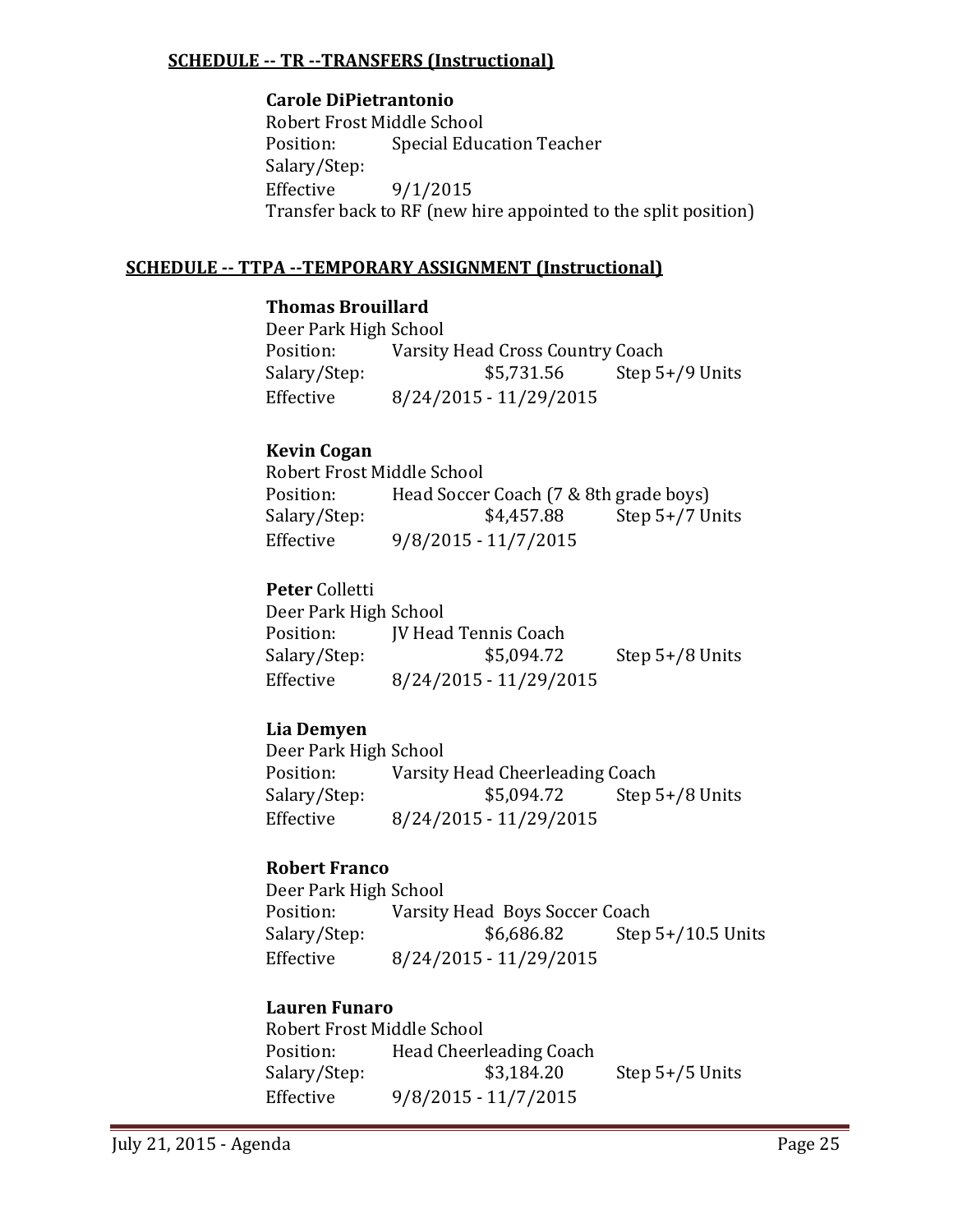## **Daniel Higgins**

Deer Park High School<br>Position: Varsity Position: Varsity Head Volleyball Coach<br>Salary/Step: \$7,005.24 Ste Step  $5+/11$  Units Effective 8/24/2015 - 11/29/2015

### **Caryn Kaplan**

| Deer Park High School |                           |                    |
|-----------------------|---------------------------|--------------------|
| Position:             | Varsity Head Tennis Coach |                    |
| Salary/Step:          | \$7,005.24                | Step $5+/11$ Units |
| Effective             | 8/24/2015 - 11/29/2015    |                    |

#### **Ian Kyranakis**

Deer Park High School<br>Position: Varsity Position: Varsity Head Girls Soccer Coach<br>Salary/Step: \$7,005.24 Step Step  $5+/11$  Units Effective 8/24/2015 - 11/29/2015

## **Kevin Marner**

Robert Frost Middle School<br>Position: Ass't Footba Position: Ass't Football Coach (7 & 8th grade)<br>Salary/Step: \$5,413.14 Step 5+ Step  $5+/8.5$  Units Effective 9/8/2015 - 11/7/2015

#### **Michael McLaughlin**

Deer Park High School<br>Position: Ass't Va Position: Ass't Varsity Boys Soccer Coach<br>Salary/Step: \$5,094.72 Step Salary/Step: \$5,094.72 Step 5+/8 Units<br>Effective 8/24/2015 - 11/29/2015 Effective 8/24/2015 - 11/29/2015

## **Greg Menig**

Deer Park High School<br>Position: Varsity Position: Varsity Ass't Girls Soccer Coach<br>Salary/Step: \$5,094.72 Step Step  $5+/8$  Units Effective 8/24/2015 - 11/29/2015

## **Vincent Monaco**

District Wide ABA Home Provider<br>\$50/hour Salary/Step:<br>Effective  $7/1/2015 - 6/30/2016$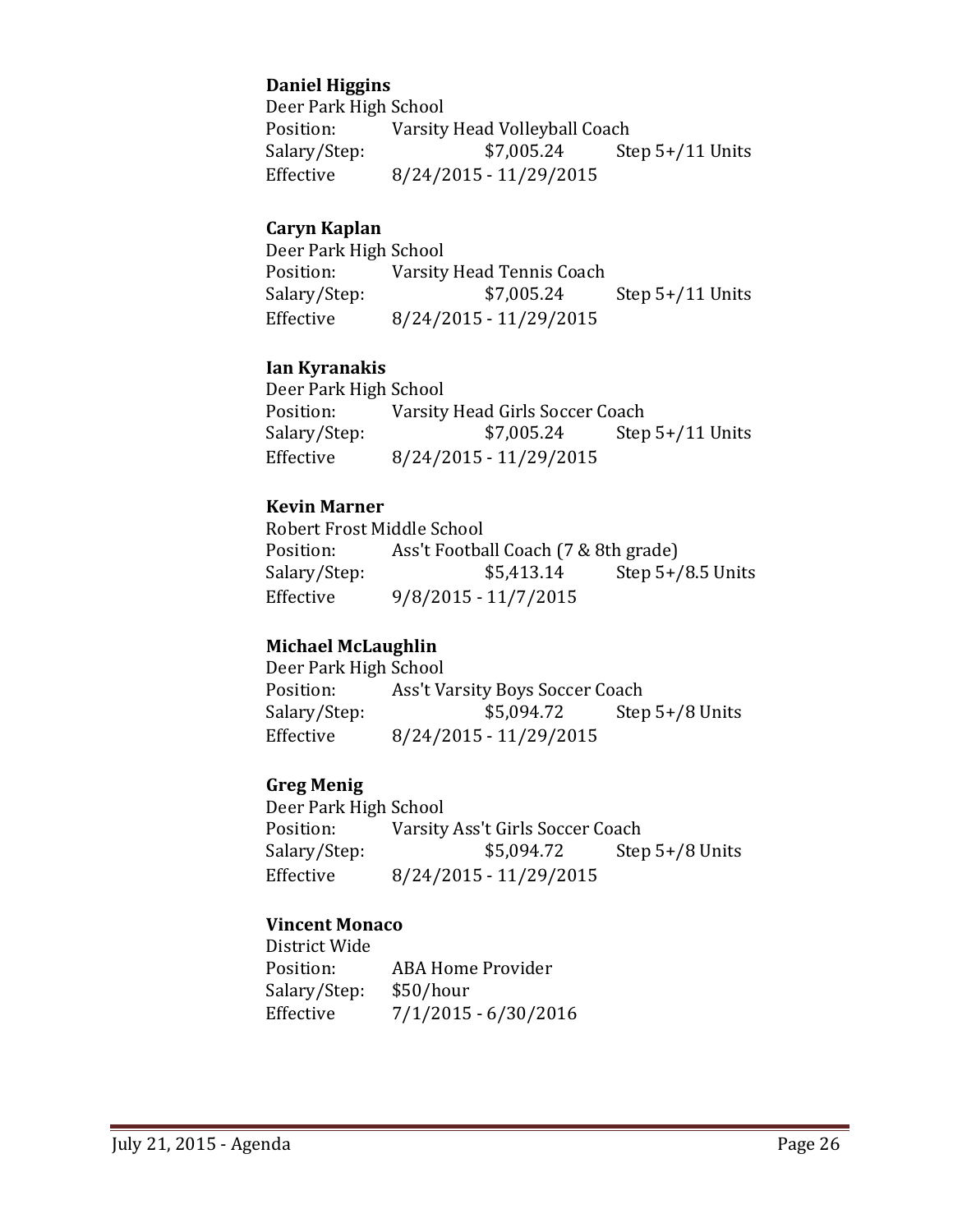#### **Holly Petrone**

Deer Park High School Position: Kickline Choreographer<br>Salary/Step: \$2,946.36 Step 2/6 Units Effective 8/24/2015 - 11/29/2015

#### **Anthony Saccone**

| Deer Park High School |                                 |                     |
|-----------------------|---------------------------------|---------------------|
| Position:             | <b>IV Head Volleyball Coach</b> |                     |
| Salary/Step:          | \$5,413.14                      | Step $5+/8.5$ Units |
| Effective             | 8/24/2015 - 11/29/2015          |                     |

#### **Keri Schumacher**

Robert Frost Middle School<br>Position: Head Soccer Position: Head Soccer Coach (7 & 8th grade girls)<br>Salary/Step: \$4,457.88 Step 5+/7 U Salary/Step: \$4,457.88 Step 5+/7 Units<br>Effective 9/8/2015 - 11/7/2015 Effective 9/8/2015 - 11/7/2015

#### **Jim Spampinato**

Deer Park High School Position: JV Head Boys Soccer Coach<br>Salary/Step: \$5,094.72 Step  $5+/8$  Units Effective 8/24/2015 - 11/29/2015

#### **Matthew Spataro**

Deer Park High School<br>Position: Assista Assistant Marching Band Director<br>\$3,000 Salary/Step: Effective 9/1/2015 - 6/30/2016

#### **Magdalena Stovickova**

Deer Park High School Position: Varsity Head Swim Coach<br>Salary/Step: \$5,401.77 Step 2/11 Units Effective 8/24/2015 - 11/29/2015

## **Kaitlyn Sullivan**

Deer Park High School<br>Position: Asst Va Position: Asst Varsity Swimming Coach<br>Salary/Step: \$3,928.56 8 Salary/Step: \$3,928.56 8 Units/Step 2<br>Effective 8/24/2015 - 11/29/2015 Effective 8/24/2015 - 11/29/2015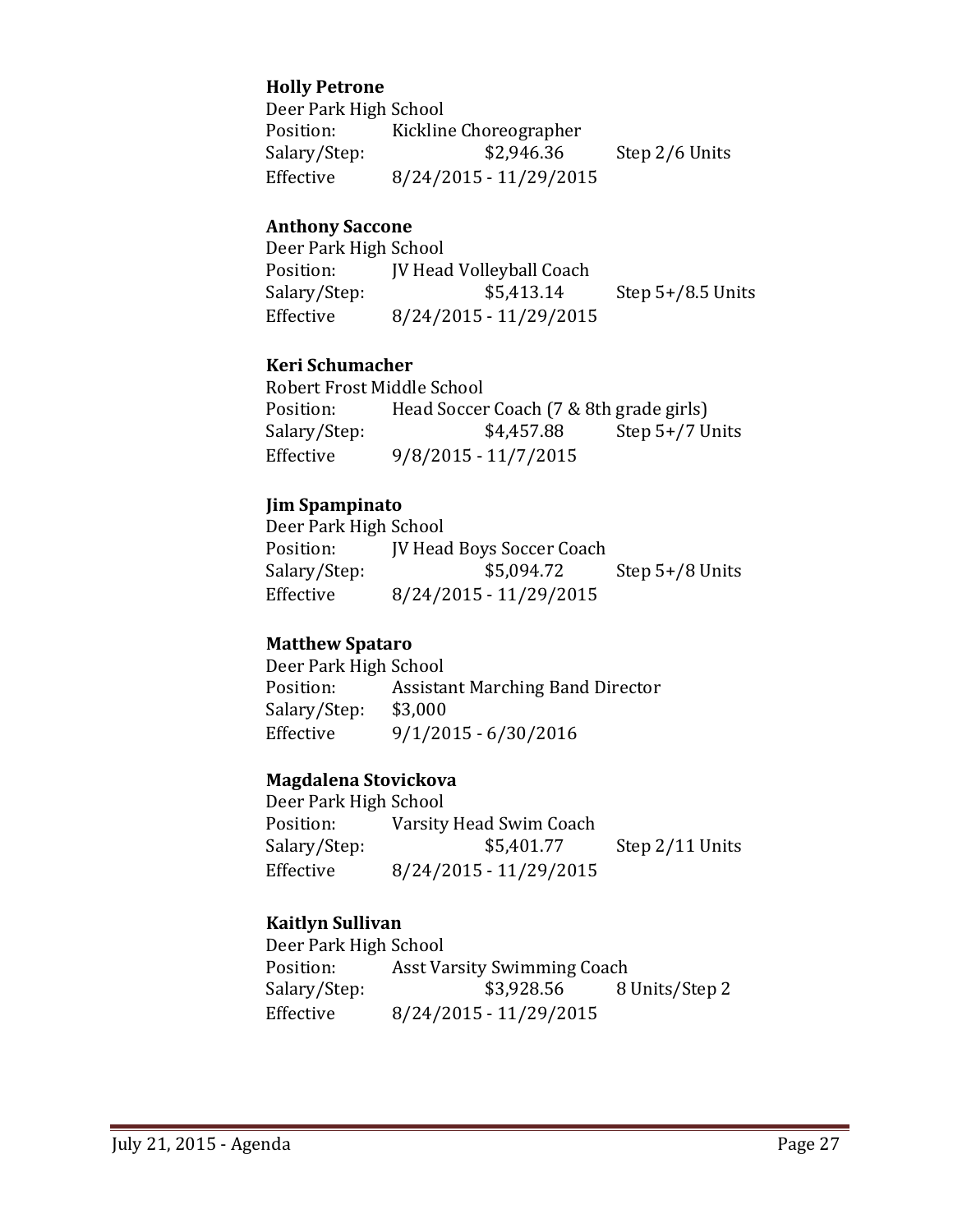#### **Brian Tower**

Robert Frost Middle School<br>Position: Head Footba Position: Head Football Coach (7 & 8th grade)<br>Salary/Step: \$5,731.56 Step 5+/ Salary/Step: \$5,731.56 Step 5+/9 Units<br>Effective 9/8/2015 - 11/7/2015 Effective 9/8/2015 - 11/7/2015

# **SCHEDULE 15/BP-766 – SCHEDULES OF BILLS PAYABLE**

| General*        | # 51        | 5/31/2015 | \$99,117.32    |
|-----------------|-------------|-----------|----------------|
| General*        | #52         | 6/30/2015 | \$956,026.41   |
| Federal*        | # 27        | 6/30/2015 | \$13,824.03    |
| Scholarships*   | #13         | 6/30/2015 | \$30,150.00    |
| Trust & Agency* | # 12        | 5/31/2015 | \$2,111,242.34 |
| <b>WORKERS'</b> | Daily Check |           |                |
| COMP.*          | Register    | 6/15/2015 | \$14,879.16    |
| <b>WORKERS'</b> | Daily Check |           |                |
| COMP.*          | Register    | 6/16/2015 | \$6,963.00     |
| <b>WORKERS'</b> | Daily Check |           |                |
| COMP.*          | Register    | 6/22/2015 | \$15,304.63    |
| <b>WORKERS'</b> | Daily Check |           |                |
| COMP.*          | Register    | 6/23/2015 | \$9,218.38     |
| General         | #48         | 6/30/2015 | \$756,485.59   |
| General         | #53         | 6/30/2015 | \$131,914.00   |
| General         | #3          | 7/31/2015 | \$1,157,609.33 |
| Federal         | #28         | 6/30/2015 | \$1,460.00     |
| Federal         | #29         | 6/30/2015 | \$32,207.10    |
| Federal         | #1          | 7/31/2015 | \$25,393.02    |
| School Lunch    | # 22        | 6/30/2015 | \$1,805.50     |
| School Lunch    | #1          | 7/31/2015 | \$96,727.26    |
| <b>WORKERS'</b> | Daily Check |           |                |
| COMP.           | Register    | 6/26/2015 | \$5,144.91     |
| <b>WORKERS'</b> | Daily Check |           |                |
| COMP.           | Register    | 7/5/2015  | \$9,218.38     |
| <b>WORKERS'</b> | Daily Check |           |                |
| COMP.           | Register    | 7/6/2015  | \$8,062.97     |
| <b>WORKERS'</b> | Daily Check |           |                |
| COMP.           | Register    | 7/13/2015 | \$3,737.08     |

## **SCHEDULE 15-E-389– EXPLANATION OF BUDGETARY TRANSFERS**

| EXPLANATION OF BUDGETARY TRANSFER: | T16* | 2014-2015 |
|------------------------------------|------|-----------|
|                                    | T17* | 2014-2015 |
|                                    | T1*  | 2015-2016 |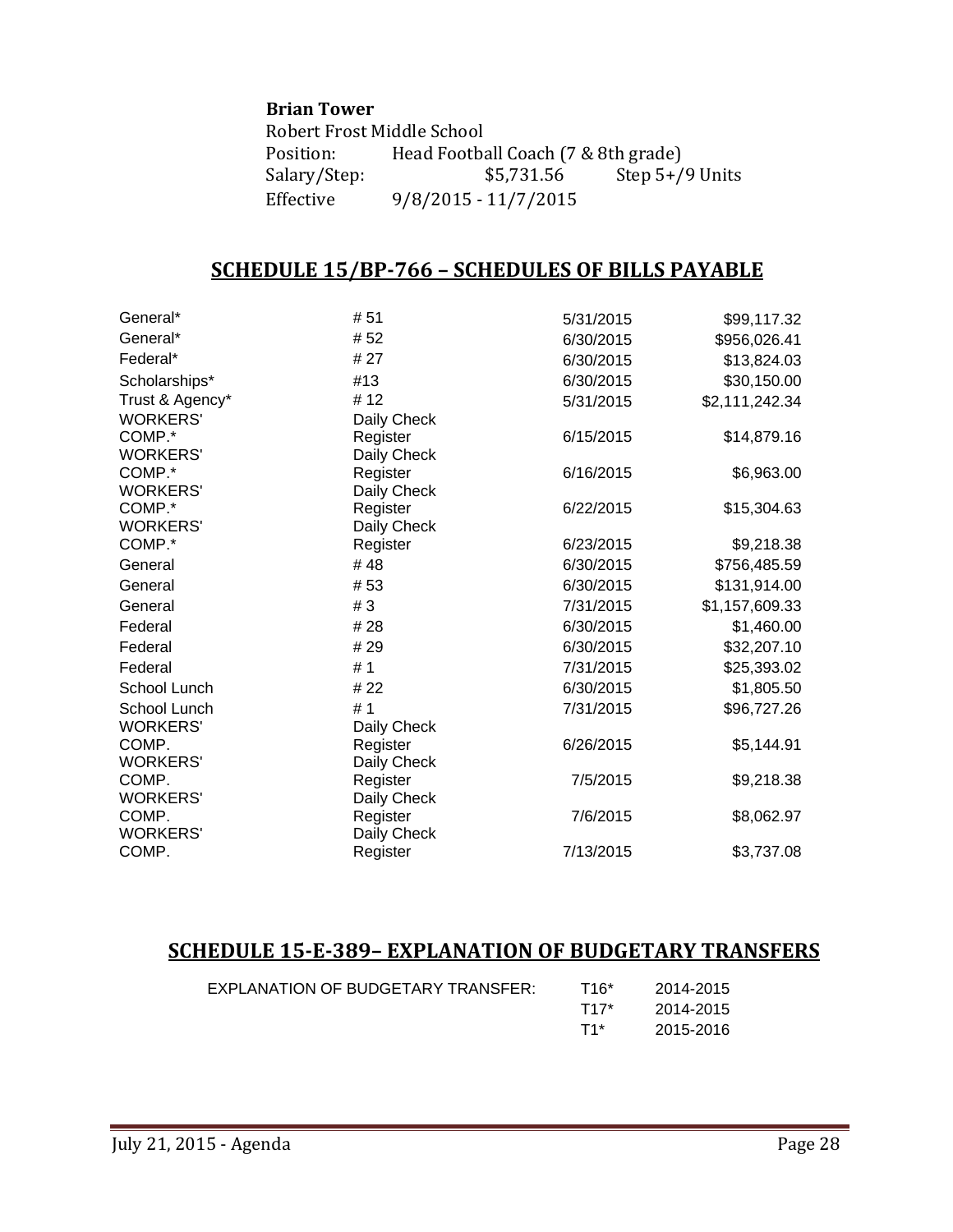## **SCHEDULES 15-F-272 & 273 CONTRACT REPORTS**

## **SCHEDULE 7-SE-15 – COMMITTEE RECOMMENDATIONS**  (confidential**)**

## VII. **RECEIPT OF SCHEDULES**

*Recommend that the Board of Education approve the following receipt of schedules collectively:*

# **SCHEDULE 15-A-434 – TREASURER's REPORT**

| Statement of Revenues - | <b>General Fund -</b> | June |
|-------------------------|-----------------------|------|
|                         | Federal Fund -        | June |
|                         | School Lunch Fund     | June |
| Cash Flow -             | June                  |      |

## **SCHEDULE 15-B-764 - APPROPRIATION BUDGET STATUS REPORT**

| Appropriation Budget Status Report | <b>General Fund -</b>         | June |
|------------------------------------|-------------------------------|------|
|                                    | Capital Fund (Regular/Bond) - | June |
|                                    | School Lunch Fund             | June |
|                                    | Federal Fund -                | June |
|                                    |                               |      |
|                                    |                               |      |

| Extra-Classroom Activities Funds | High School -  | June |
|----------------------------------|----------------|------|
|                                  | Robert Frost - | June |